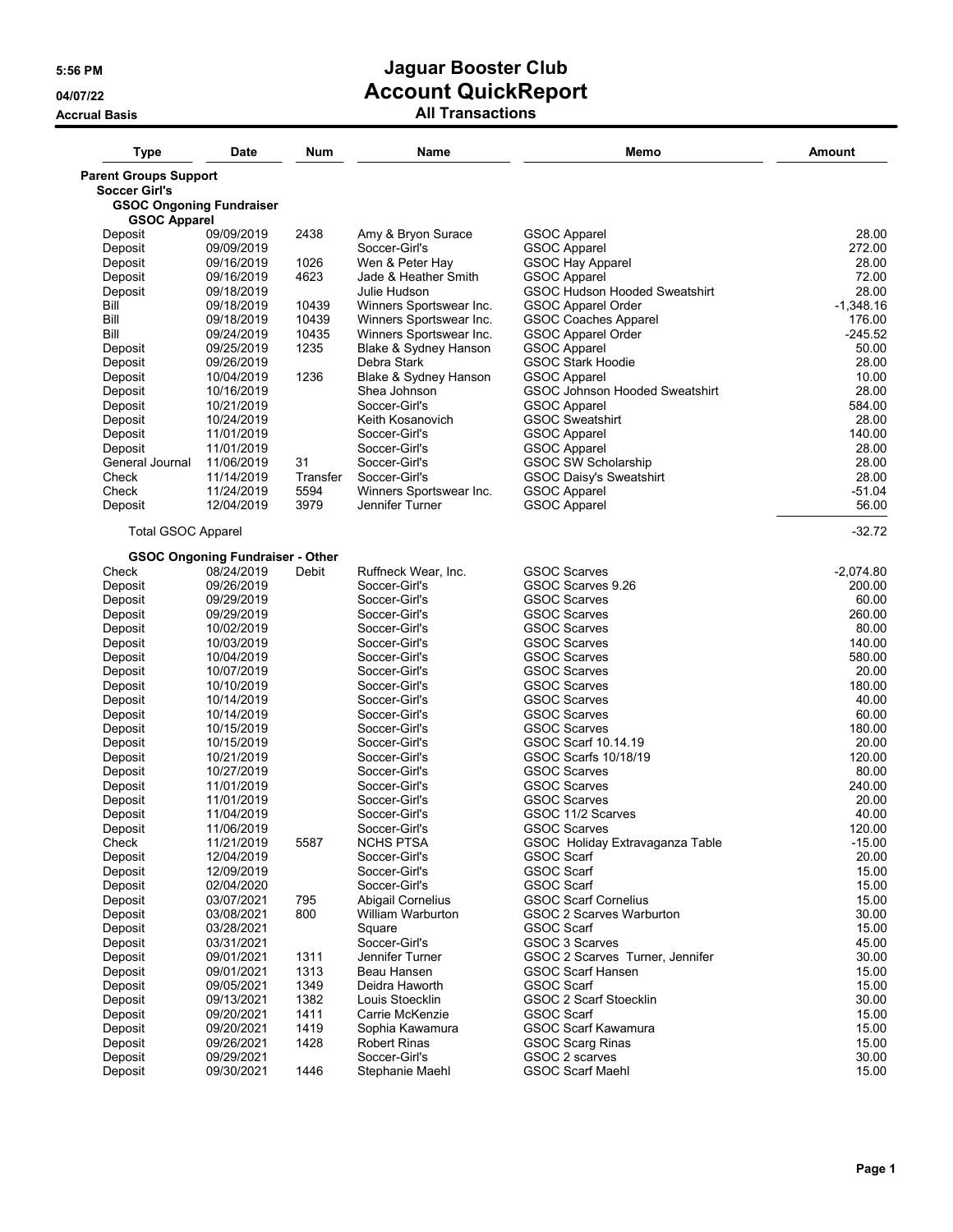**Accrual Basis** 

# **5:56 PM Jaguar Booster Club 04/07/22 Account QuickReport**

| <b>All Transactions</b> |  |
|-------------------------|--|
|-------------------------|--|

| <b>GSOC Scarf</b><br>Deposit<br>11/09/2021<br>Ronda Wade<br><b>GSOC Scarf</b><br>Deposit<br>11/10/2021<br>1629<br>Cynthia Donk<br>Total GSOC Ongoning Fundraiser - Other<br><b>Total GSOC Ongoning Fundraiser</b><br><b>GSOC Support</b><br>09/08/2019<br><b>Heather Smith</b><br>Deposit<br><b>GSOC Smith Support</b><br>Deposit<br>09/08/2019<br>Staci Steffy<br><b>GSOC Steffy Support</b><br>Deposit<br>09/08/2019<br><b>GSOC Foy Support</b><br>Donna Foy<br>Deposit<br>2438<br>Amy & Bryon Surace<br><b>GSOC Surace Support</b><br>09/09/2019<br>Deposit<br>Soccer-Girl's<br><b>GSOC Team Fee</b><br>09/09/2019<br><b>GSOC Support</b><br>104<br>Sukhvindern Uppal & Gur<br>Deposit<br>09/10/2019<br>Soccer-Girl's<br><b>GSOC Support</b><br>Deposit<br>09/13/2019<br>GSOC Hay Team Fee<br>Deposit<br>09/16/2019<br>1026<br>Wen & Peter Hay<br>09/16/2019<br>148<br>Elda Yruegas & Aroldo Fi<br>GSOC Team Fee Valentina Falizola<br>Deposit<br>609<br><b>GSOC Support Vora</b><br>Soccer-Girl's<br>Deposit<br>09/18/2019<br>Kelly Gaddis<br><b>GSOC Gaddis Team Fee</b><br>Deposit<br>09/18/2019<br><b>GSOC Tran Team Fee</b><br>Deposit<br>09/18/2019<br>Kathy Tran<br>Deposit<br>GSOC Hudson Team Fee<br>09/18/2019<br>Julie Hudson<br><b>GSOC Gabriel Team Fee</b><br>Deposit<br>09/18/2019<br>Ken Gabriel<br>Deposit<br>09/25/2019<br>2962<br>Crystal & Joseph Foti<br><b>GSOC Talia Team Fees</b><br>6190<br>Jeff & Carla Hein<br><b>GSOC Team Fee</b><br>Deposit<br>09/25/2019<br>Deposit<br>09/25/2019<br>2740<br>Andrew Quach & Holly Liu<br><b>GSOC Team Fee</b><br>Deposit<br>09/25/2019<br>344<br>Leslie Frank<br><b>GSOC Team Fee</b><br>Deposit<br>10/04/2019<br>Isabella Mwanda<br><b>GSOC Team Fee</b><br>10/16/2019<br><b>GSOC Johnson Team Fee</b><br>Deposit<br>Shea Johnson<br>General Journal<br>11/15/2019<br>33<br><b>GSOC Scholarship</b><br><b>Total GSOC Support</b><br><b>Soccer-Girl's Concessions</b><br><b>Concessions Admin</b><br>Soccer-Girl's<br>GSOC 9.9.19 Concessions 10% to Admin<br>Deposit<br>09/10/2019<br>09/10/2019<br>Soccer-Girl's<br>GSOC 9.9.19 Concessions 10% to Admin<br>Deposit<br>GSOC Conc. 9/11/19 10% to Admin<br>Deposit<br>09/13/2019<br>Soccer-Girl's<br>Soccer-Girl's<br>9/19 Concessions 10% admin to GSOC<br>Deposit<br>09/23/2019<br>Deposit<br>9.21.19 GSOC Conc. C FBall Game 10%<br>09/23/2019<br>Soccer-Girl's<br>09/24/2019<br>VB 9.23.19 concessions 10% Admin<br>Deposit<br>Volleyball<br>Deposit<br>Soccer-Girl's<br>GSOC 9/21 concessions 10% Admin<br>09/25/2019<br>09/25/2019<br>Soccer-Girl's<br>GSOC 9/19 Concessions 10% Admin<br>Deposit<br>Deposit<br>09/25/2019<br>Soccer-Girl's<br>9.25.19 GSOC COncessions<br>Deposit<br>09/26/2019<br>VB 9.25 Concessions 10% Admin<br>Volleyball<br>Deposit<br>09/26/2019<br>Soccer-Girl's<br>GSOC 9.25.19 Concessions 10% Admin<br>VB Concessions 9/16, 9/23& 9/25 10% to<br>Deposit<br>09/27/2019<br>Volleyball<br>GSOC 9/25/19 conc.10% conc admin<br>Deposit<br>09/27/2019<br>Soccer-Girl's<br>10/02/2019<br>Soccer-Girl's<br>GSOC 9.30.19 Conc. admin<br>Deposit<br>10/02/2019<br>Deposit<br>Volleyball<br>VB 9.30.19 Concessions admin<br>Deposit<br>10/04/2019<br>Soccer-Girl's<br>GSOC 9.30.19 Conc Admin<br>Deposit<br>Volleyball<br>VB 9.30 Concessions 10% Admin<br>10/04/2019<br>Deposit<br>10/04/2019<br>Volleyball<br>VB 10.2 Concessions 10% Admin<br>Volleyball<br>Deposit<br>10/04/2019<br>VB 10.2 concessions 10% Admin<br>Deposit<br>10/09/2019<br>Soccer-Girl's<br>GSOC 10.7.19 Concessions<br>Deposit<br>10/10/2019<br>Volleyball<br>VB 10.10.19 concessions 10% Admin<br>Deposit<br>10/10/2019<br>Soccer-Girl's<br>GSOC 10.10.19 concessions<br>Deposit<br>10/14/2019<br>Soccer-Girl's<br>GSOC Conc. 10/11-10/12<br>Deposit<br>GSOC Conc 10/10-/1012 for TC<br>10/15/2019<br>Soccer-Girl's<br>Deposit<br>10/15/2019<br>Soccer-Girl's<br>GSOC 10.14.19 Concessions<br>Deposit<br>10/15/2019<br>Soccer-Girl's<br>GSOC 10.14.19 Concessions<br>Deposit<br>10/15/2019<br>Volleyball<br>VB 10.14.19 concessions<br>Deposit<br>Soccer-Girl's<br>GSOC SQ 10.16.19 concessions<br>10/16/2019<br>Deposit<br>Soccer-Girl's<br>GSOC 10.16 concessions<br>10/18/2019<br>Deposit<br>VB 10.16 Concessions<br>10/18/2019<br>Volleyball<br>Soccer-Girl's<br>GSOC 10.16.19 Concessions<br>Deposit<br>10/21/2019<br>Soccer-Girl's<br>Deposit<br>11/01/2019<br>GSOC 10/30 concessions<br>Deposit<br>Volleyball<br>VB 10.330.19 Concessions<br>11/01/2019<br>Deposit<br>11/01/2019<br>Volleyball<br>VB Concessions 10.30.19 | <b>Type</b> | <b>Date</b> | Num | Name | Memo | <b>Amount</b>      |
|-------------------------------------------------------------------------------------------------------------------------------------------------------------------------------------------------------------------------------------------------------------------------------------------------------------------------------------------------------------------------------------------------------------------------------------------------------------------------------------------------------------------------------------------------------------------------------------------------------------------------------------------------------------------------------------------------------------------------------------------------------------------------------------------------------------------------------------------------------------------------------------------------------------------------------------------------------------------------------------------------------------------------------------------------------------------------------------------------------------------------------------------------------------------------------------------------------------------------------------------------------------------------------------------------------------------------------------------------------------------------------------------------------------------------------------------------------------------------------------------------------------------------------------------------------------------------------------------------------------------------------------------------------------------------------------------------------------------------------------------------------------------------------------------------------------------------------------------------------------------------------------------------------------------------------------------------------------------------------------------------------------------------------------------------------------------------------------------------------------------------------------------------------------------------------------------------------------------------------------------------------------------------------------------------------------------------------------------------------------------------------------------------------------------------------------------------------------------------------------------------------------------------------------------------------------------------------------------------------------------------------------------------------------------------------------------------------------------------------------------------------------------------------------------------------------------------------------------------------------------------------------------------------------------------------------------------------------------------------------------------------------------------------------------------------------------------------------------------------------------------------------------------------------------------------------------------------------------------------------------------------------------------------------------------------------------------------------------------------------------------------------------------------------------------------------------------------------------------------------------------------------------------------------------------------------------------------------------------------------------------------------------------------------------------------------------------------------------------------------------------------------------------------------------------------------------------------------------------------------------------------------------------------------------------------------------------------------------------------------------------------------------------------------------------------------------------------------------------------------------------------------------------------------------------------------------------------------------------------------------------------------------------------------------------------------------------------------------------------------------------------------------------------------------------------------------------------------------------------------------------------------------------------------------------------|-------------|-------------|-----|------|------|--------------------|
|                                                                                                                                                                                                                                                                                                                                                                                                                                                                                                                                                                                                                                                                                                                                                                                                                                                                                                                                                                                                                                                                                                                                                                                                                                                                                                                                                                                                                                                                                                                                                                                                                                                                                                                                                                                                                                                                                                                                                                                                                                                                                                                                                                                                                                                                                                                                                                                                                                                                                                                                                                                                                                                                                                                                                                                                                                                                                                                                                                                                                                                                                                                                                                                                                                                                                                                                                                                                                                                                                                                                                                                                                                                                                                                                                                                                                                                                                                                                                                                                                                                                                                                                                                                                                                                                                                                                                                                                                                                                                                                                                       |             |             |     |      |      | 15.00<br>15.00     |
|                                                                                                                                                                                                                                                                                                                                                                                                                                                                                                                                                                                                                                                                                                                                                                                                                                                                                                                                                                                                                                                                                                                                                                                                                                                                                                                                                                                                                                                                                                                                                                                                                                                                                                                                                                                                                                                                                                                                                                                                                                                                                                                                                                                                                                                                                                                                                                                                                                                                                                                                                                                                                                                                                                                                                                                                                                                                                                                                                                                                                                                                                                                                                                                                                                                                                                                                                                                                                                                                                                                                                                                                                                                                                                                                                                                                                                                                                                                                                                                                                                                                                                                                                                                                                                                                                                                                                                                                                                                                                                                                                       |             |             |     |      |      | 715.20             |
|                                                                                                                                                                                                                                                                                                                                                                                                                                                                                                                                                                                                                                                                                                                                                                                                                                                                                                                                                                                                                                                                                                                                                                                                                                                                                                                                                                                                                                                                                                                                                                                                                                                                                                                                                                                                                                                                                                                                                                                                                                                                                                                                                                                                                                                                                                                                                                                                                                                                                                                                                                                                                                                                                                                                                                                                                                                                                                                                                                                                                                                                                                                                                                                                                                                                                                                                                                                                                                                                                                                                                                                                                                                                                                                                                                                                                                                                                                                                                                                                                                                                                                                                                                                                                                                                                                                                                                                                                                                                                                                                                       |             |             |     |      |      | 682.48             |
|                                                                                                                                                                                                                                                                                                                                                                                                                                                                                                                                                                                                                                                                                                                                                                                                                                                                                                                                                                                                                                                                                                                                                                                                                                                                                                                                                                                                                                                                                                                                                                                                                                                                                                                                                                                                                                                                                                                                                                                                                                                                                                                                                                                                                                                                                                                                                                                                                                                                                                                                                                                                                                                                                                                                                                                                                                                                                                                                                                                                                                                                                                                                                                                                                                                                                                                                                                                                                                                                                                                                                                                                                                                                                                                                                                                                                                                                                                                                                                                                                                                                                                                                                                                                                                                                                                                                                                                                                                                                                                                                                       |             |             |     |      |      |                    |
|                                                                                                                                                                                                                                                                                                                                                                                                                                                                                                                                                                                                                                                                                                                                                                                                                                                                                                                                                                                                                                                                                                                                                                                                                                                                                                                                                                                                                                                                                                                                                                                                                                                                                                                                                                                                                                                                                                                                                                                                                                                                                                                                                                                                                                                                                                                                                                                                                                                                                                                                                                                                                                                                                                                                                                                                                                                                                                                                                                                                                                                                                                                                                                                                                                                                                                                                                                                                                                                                                                                                                                                                                                                                                                                                                                                                                                                                                                                                                                                                                                                                                                                                                                                                                                                                                                                                                                                                                                                                                                                                                       |             |             |     |      |      | 100.00             |
|                                                                                                                                                                                                                                                                                                                                                                                                                                                                                                                                                                                                                                                                                                                                                                                                                                                                                                                                                                                                                                                                                                                                                                                                                                                                                                                                                                                                                                                                                                                                                                                                                                                                                                                                                                                                                                                                                                                                                                                                                                                                                                                                                                                                                                                                                                                                                                                                                                                                                                                                                                                                                                                                                                                                                                                                                                                                                                                                                                                                                                                                                                                                                                                                                                                                                                                                                                                                                                                                                                                                                                                                                                                                                                                                                                                                                                                                                                                                                                                                                                                                                                                                                                                                                                                                                                                                                                                                                                                                                                                                                       |             |             |     |      |      | 100.00             |
|                                                                                                                                                                                                                                                                                                                                                                                                                                                                                                                                                                                                                                                                                                                                                                                                                                                                                                                                                                                                                                                                                                                                                                                                                                                                                                                                                                                                                                                                                                                                                                                                                                                                                                                                                                                                                                                                                                                                                                                                                                                                                                                                                                                                                                                                                                                                                                                                                                                                                                                                                                                                                                                                                                                                                                                                                                                                                                                                                                                                                                                                                                                                                                                                                                                                                                                                                                                                                                                                                                                                                                                                                                                                                                                                                                                                                                                                                                                                                                                                                                                                                                                                                                                                                                                                                                                                                                                                                                                                                                                                                       |             |             |     |      |      | 100.00             |
|                                                                                                                                                                                                                                                                                                                                                                                                                                                                                                                                                                                                                                                                                                                                                                                                                                                                                                                                                                                                                                                                                                                                                                                                                                                                                                                                                                                                                                                                                                                                                                                                                                                                                                                                                                                                                                                                                                                                                                                                                                                                                                                                                                                                                                                                                                                                                                                                                                                                                                                                                                                                                                                                                                                                                                                                                                                                                                                                                                                                                                                                                                                                                                                                                                                                                                                                                                                                                                                                                                                                                                                                                                                                                                                                                                                                                                                                                                                                                                                                                                                                                                                                                                                                                                                                                                                                                                                                                                                                                                                                                       |             |             |     |      |      | 100.00             |
|                                                                                                                                                                                                                                                                                                                                                                                                                                                                                                                                                                                                                                                                                                                                                                                                                                                                                                                                                                                                                                                                                                                                                                                                                                                                                                                                                                                                                                                                                                                                                                                                                                                                                                                                                                                                                                                                                                                                                                                                                                                                                                                                                                                                                                                                                                                                                                                                                                                                                                                                                                                                                                                                                                                                                                                                                                                                                                                                                                                                                                                                                                                                                                                                                                                                                                                                                                                                                                                                                                                                                                                                                                                                                                                                                                                                                                                                                                                                                                                                                                                                                                                                                                                                                                                                                                                                                                                                                                                                                                                                                       |             |             |     |      |      | 2,400.00<br>100.00 |
|                                                                                                                                                                                                                                                                                                                                                                                                                                                                                                                                                                                                                                                                                                                                                                                                                                                                                                                                                                                                                                                                                                                                                                                                                                                                                                                                                                                                                                                                                                                                                                                                                                                                                                                                                                                                                                                                                                                                                                                                                                                                                                                                                                                                                                                                                                                                                                                                                                                                                                                                                                                                                                                                                                                                                                                                                                                                                                                                                                                                                                                                                                                                                                                                                                                                                                                                                                                                                                                                                                                                                                                                                                                                                                                                                                                                                                                                                                                                                                                                                                                                                                                                                                                                                                                                                                                                                                                                                                                                                                                                                       |             |             |     |      |      | 100.00             |
|                                                                                                                                                                                                                                                                                                                                                                                                                                                                                                                                                                                                                                                                                                                                                                                                                                                                                                                                                                                                                                                                                                                                                                                                                                                                                                                                                                                                                                                                                                                                                                                                                                                                                                                                                                                                                                                                                                                                                                                                                                                                                                                                                                                                                                                                                                                                                                                                                                                                                                                                                                                                                                                                                                                                                                                                                                                                                                                                                                                                                                                                                                                                                                                                                                                                                                                                                                                                                                                                                                                                                                                                                                                                                                                                                                                                                                                                                                                                                                                                                                                                                                                                                                                                                                                                                                                                                                                                                                                                                                                                                       |             |             |     |      |      | 100.00             |
|                                                                                                                                                                                                                                                                                                                                                                                                                                                                                                                                                                                                                                                                                                                                                                                                                                                                                                                                                                                                                                                                                                                                                                                                                                                                                                                                                                                                                                                                                                                                                                                                                                                                                                                                                                                                                                                                                                                                                                                                                                                                                                                                                                                                                                                                                                                                                                                                                                                                                                                                                                                                                                                                                                                                                                                                                                                                                                                                                                                                                                                                                                                                                                                                                                                                                                                                                                                                                                                                                                                                                                                                                                                                                                                                                                                                                                                                                                                                                                                                                                                                                                                                                                                                                                                                                                                                                                                                                                                                                                                                                       |             |             |     |      |      | 100.00             |
|                                                                                                                                                                                                                                                                                                                                                                                                                                                                                                                                                                                                                                                                                                                                                                                                                                                                                                                                                                                                                                                                                                                                                                                                                                                                                                                                                                                                                                                                                                                                                                                                                                                                                                                                                                                                                                                                                                                                                                                                                                                                                                                                                                                                                                                                                                                                                                                                                                                                                                                                                                                                                                                                                                                                                                                                                                                                                                                                                                                                                                                                                                                                                                                                                                                                                                                                                                                                                                                                                                                                                                                                                                                                                                                                                                                                                                                                                                                                                                                                                                                                                                                                                                                                                                                                                                                                                                                                                                                                                                                                                       |             |             |     |      |      | 100.00             |
|                                                                                                                                                                                                                                                                                                                                                                                                                                                                                                                                                                                                                                                                                                                                                                                                                                                                                                                                                                                                                                                                                                                                                                                                                                                                                                                                                                                                                                                                                                                                                                                                                                                                                                                                                                                                                                                                                                                                                                                                                                                                                                                                                                                                                                                                                                                                                                                                                                                                                                                                                                                                                                                                                                                                                                                                                                                                                                                                                                                                                                                                                                                                                                                                                                                                                                                                                                                                                                                                                                                                                                                                                                                                                                                                                                                                                                                                                                                                                                                                                                                                                                                                                                                                                                                                                                                                                                                                                                                                                                                                                       |             |             |     |      |      | 100.00             |
|                                                                                                                                                                                                                                                                                                                                                                                                                                                                                                                                                                                                                                                                                                                                                                                                                                                                                                                                                                                                                                                                                                                                                                                                                                                                                                                                                                                                                                                                                                                                                                                                                                                                                                                                                                                                                                                                                                                                                                                                                                                                                                                                                                                                                                                                                                                                                                                                                                                                                                                                                                                                                                                                                                                                                                                                                                                                                                                                                                                                                                                                                                                                                                                                                                                                                                                                                                                                                                                                                                                                                                                                                                                                                                                                                                                                                                                                                                                                                                                                                                                                                                                                                                                                                                                                                                                                                                                                                                                                                                                                                       |             |             |     |      |      | 100.00             |
|                                                                                                                                                                                                                                                                                                                                                                                                                                                                                                                                                                                                                                                                                                                                                                                                                                                                                                                                                                                                                                                                                                                                                                                                                                                                                                                                                                                                                                                                                                                                                                                                                                                                                                                                                                                                                                                                                                                                                                                                                                                                                                                                                                                                                                                                                                                                                                                                                                                                                                                                                                                                                                                                                                                                                                                                                                                                                                                                                                                                                                                                                                                                                                                                                                                                                                                                                                                                                                                                                                                                                                                                                                                                                                                                                                                                                                                                                                                                                                                                                                                                                                                                                                                                                                                                                                                                                                                                                                                                                                                                                       |             |             |     |      |      | 100.00             |
|                                                                                                                                                                                                                                                                                                                                                                                                                                                                                                                                                                                                                                                                                                                                                                                                                                                                                                                                                                                                                                                                                                                                                                                                                                                                                                                                                                                                                                                                                                                                                                                                                                                                                                                                                                                                                                                                                                                                                                                                                                                                                                                                                                                                                                                                                                                                                                                                                                                                                                                                                                                                                                                                                                                                                                                                                                                                                                                                                                                                                                                                                                                                                                                                                                                                                                                                                                                                                                                                                                                                                                                                                                                                                                                                                                                                                                                                                                                                                                                                                                                                                                                                                                                                                                                                                                                                                                                                                                                                                                                                                       |             |             |     |      |      | 100.00             |
|                                                                                                                                                                                                                                                                                                                                                                                                                                                                                                                                                                                                                                                                                                                                                                                                                                                                                                                                                                                                                                                                                                                                                                                                                                                                                                                                                                                                                                                                                                                                                                                                                                                                                                                                                                                                                                                                                                                                                                                                                                                                                                                                                                                                                                                                                                                                                                                                                                                                                                                                                                                                                                                                                                                                                                                                                                                                                                                                                                                                                                                                                                                                                                                                                                                                                                                                                                                                                                                                                                                                                                                                                                                                                                                                                                                                                                                                                                                                                                                                                                                                                                                                                                                                                                                                                                                                                                                                                                                                                                                                                       |             |             |     |      |      | 100.00             |
|                                                                                                                                                                                                                                                                                                                                                                                                                                                                                                                                                                                                                                                                                                                                                                                                                                                                                                                                                                                                                                                                                                                                                                                                                                                                                                                                                                                                                                                                                                                                                                                                                                                                                                                                                                                                                                                                                                                                                                                                                                                                                                                                                                                                                                                                                                                                                                                                                                                                                                                                                                                                                                                                                                                                                                                                                                                                                                                                                                                                                                                                                                                                                                                                                                                                                                                                                                                                                                                                                                                                                                                                                                                                                                                                                                                                                                                                                                                                                                                                                                                                                                                                                                                                                                                                                                                                                                                                                                                                                                                                                       |             |             |     |      |      | 100.00             |
|                                                                                                                                                                                                                                                                                                                                                                                                                                                                                                                                                                                                                                                                                                                                                                                                                                                                                                                                                                                                                                                                                                                                                                                                                                                                                                                                                                                                                                                                                                                                                                                                                                                                                                                                                                                                                                                                                                                                                                                                                                                                                                                                                                                                                                                                                                                                                                                                                                                                                                                                                                                                                                                                                                                                                                                                                                                                                                                                                                                                                                                                                                                                                                                                                                                                                                                                                                                                                                                                                                                                                                                                                                                                                                                                                                                                                                                                                                                                                                                                                                                                                                                                                                                                                                                                                                                                                                                                                                                                                                                                                       |             |             |     |      |      | 100.00             |
|                                                                                                                                                                                                                                                                                                                                                                                                                                                                                                                                                                                                                                                                                                                                                                                                                                                                                                                                                                                                                                                                                                                                                                                                                                                                                                                                                                                                                                                                                                                                                                                                                                                                                                                                                                                                                                                                                                                                                                                                                                                                                                                                                                                                                                                                                                                                                                                                                                                                                                                                                                                                                                                                                                                                                                                                                                                                                                                                                                                                                                                                                                                                                                                                                                                                                                                                                                                                                                                                                                                                                                                                                                                                                                                                                                                                                                                                                                                                                                                                                                                                                                                                                                                                                                                                                                                                                                                                                                                                                                                                                       |             |             |     |      |      | 100.00             |
|                                                                                                                                                                                                                                                                                                                                                                                                                                                                                                                                                                                                                                                                                                                                                                                                                                                                                                                                                                                                                                                                                                                                                                                                                                                                                                                                                                                                                                                                                                                                                                                                                                                                                                                                                                                                                                                                                                                                                                                                                                                                                                                                                                                                                                                                                                                                                                                                                                                                                                                                                                                                                                                                                                                                                                                                                                                                                                                                                                                                                                                                                                                                                                                                                                                                                                                                                                                                                                                                                                                                                                                                                                                                                                                                                                                                                                                                                                                                                                                                                                                                                                                                                                                                                                                                                                                                                                                                                                                                                                                                                       |             |             |     |      |      | 100.00             |
|                                                                                                                                                                                                                                                                                                                                                                                                                                                                                                                                                                                                                                                                                                                                                                                                                                                                                                                                                                                                                                                                                                                                                                                                                                                                                                                                                                                                                                                                                                                                                                                                                                                                                                                                                                                                                                                                                                                                                                                                                                                                                                                                                                                                                                                                                                                                                                                                                                                                                                                                                                                                                                                                                                                                                                                                                                                                                                                                                                                                                                                                                                                                                                                                                                                                                                                                                                                                                                                                                                                                                                                                                                                                                                                                                                                                                                                                                                                                                                                                                                                                                                                                                                                                                                                                                                                                                                                                                                                                                                                                                       |             |             |     |      |      | 100.00<br>100.00   |
|                                                                                                                                                                                                                                                                                                                                                                                                                                                                                                                                                                                                                                                                                                                                                                                                                                                                                                                                                                                                                                                                                                                                                                                                                                                                                                                                                                                                                                                                                                                                                                                                                                                                                                                                                                                                                                                                                                                                                                                                                                                                                                                                                                                                                                                                                                                                                                                                                                                                                                                                                                                                                                                                                                                                                                                                                                                                                                                                                                                                                                                                                                                                                                                                                                                                                                                                                                                                                                                                                                                                                                                                                                                                                                                                                                                                                                                                                                                                                                                                                                                                                                                                                                                                                                                                                                                                                                                                                                                                                                                                                       |             |             |     |      |      | 4,400.00           |
|                                                                                                                                                                                                                                                                                                                                                                                                                                                                                                                                                                                                                                                                                                                                                                                                                                                                                                                                                                                                                                                                                                                                                                                                                                                                                                                                                                                                                                                                                                                                                                                                                                                                                                                                                                                                                                                                                                                                                                                                                                                                                                                                                                                                                                                                                                                                                                                                                                                                                                                                                                                                                                                                                                                                                                                                                                                                                                                                                                                                                                                                                                                                                                                                                                                                                                                                                                                                                                                                                                                                                                                                                                                                                                                                                                                                                                                                                                                                                                                                                                                                                                                                                                                                                                                                                                                                                                                                                                                                                                                                                       |             |             |     |      |      |                    |
|                                                                                                                                                                                                                                                                                                                                                                                                                                                                                                                                                                                                                                                                                                                                                                                                                                                                                                                                                                                                                                                                                                                                                                                                                                                                                                                                                                                                                                                                                                                                                                                                                                                                                                                                                                                                                                                                                                                                                                                                                                                                                                                                                                                                                                                                                                                                                                                                                                                                                                                                                                                                                                                                                                                                                                                                                                                                                                                                                                                                                                                                                                                                                                                                                                                                                                                                                                                                                                                                                                                                                                                                                                                                                                                                                                                                                                                                                                                                                                                                                                                                                                                                                                                                                                                                                                                                                                                                                                                                                                                                                       |             |             |     |      |      |                    |
|                                                                                                                                                                                                                                                                                                                                                                                                                                                                                                                                                                                                                                                                                                                                                                                                                                                                                                                                                                                                                                                                                                                                                                                                                                                                                                                                                                                                                                                                                                                                                                                                                                                                                                                                                                                                                                                                                                                                                                                                                                                                                                                                                                                                                                                                                                                                                                                                                                                                                                                                                                                                                                                                                                                                                                                                                                                                                                                                                                                                                                                                                                                                                                                                                                                                                                                                                                                                                                                                                                                                                                                                                                                                                                                                                                                                                                                                                                                                                                                                                                                                                                                                                                                                                                                                                                                                                                                                                                                                                                                                                       |             |             |     |      |      | 3.27               |
|                                                                                                                                                                                                                                                                                                                                                                                                                                                                                                                                                                                                                                                                                                                                                                                                                                                                                                                                                                                                                                                                                                                                                                                                                                                                                                                                                                                                                                                                                                                                                                                                                                                                                                                                                                                                                                                                                                                                                                                                                                                                                                                                                                                                                                                                                                                                                                                                                                                                                                                                                                                                                                                                                                                                                                                                                                                                                                                                                                                                                                                                                                                                                                                                                                                                                                                                                                                                                                                                                                                                                                                                                                                                                                                                                                                                                                                                                                                                                                                                                                                                                                                                                                                                                                                                                                                                                                                                                                                                                                                                                       |             |             |     |      |      | 12.67              |
|                                                                                                                                                                                                                                                                                                                                                                                                                                                                                                                                                                                                                                                                                                                                                                                                                                                                                                                                                                                                                                                                                                                                                                                                                                                                                                                                                                                                                                                                                                                                                                                                                                                                                                                                                                                                                                                                                                                                                                                                                                                                                                                                                                                                                                                                                                                                                                                                                                                                                                                                                                                                                                                                                                                                                                                                                                                                                                                                                                                                                                                                                                                                                                                                                                                                                                                                                                                                                                                                                                                                                                                                                                                                                                                                                                                                                                                                                                                                                                                                                                                                                                                                                                                                                                                                                                                                                                                                                                                                                                                                                       |             |             |     |      |      | 4.91               |
|                                                                                                                                                                                                                                                                                                                                                                                                                                                                                                                                                                                                                                                                                                                                                                                                                                                                                                                                                                                                                                                                                                                                                                                                                                                                                                                                                                                                                                                                                                                                                                                                                                                                                                                                                                                                                                                                                                                                                                                                                                                                                                                                                                                                                                                                                                                                                                                                                                                                                                                                                                                                                                                                                                                                                                                                                                                                                                                                                                                                                                                                                                                                                                                                                                                                                                                                                                                                                                                                                                                                                                                                                                                                                                                                                                                                                                                                                                                                                                                                                                                                                                                                                                                                                                                                                                                                                                                                                                                                                                                                                       |             |             |     |      |      | 3.59<br>3.03       |
|                                                                                                                                                                                                                                                                                                                                                                                                                                                                                                                                                                                                                                                                                                                                                                                                                                                                                                                                                                                                                                                                                                                                                                                                                                                                                                                                                                                                                                                                                                                                                                                                                                                                                                                                                                                                                                                                                                                                                                                                                                                                                                                                                                                                                                                                                                                                                                                                                                                                                                                                                                                                                                                                                                                                                                                                                                                                                                                                                                                                                                                                                                                                                                                                                                                                                                                                                                                                                                                                                                                                                                                                                                                                                                                                                                                                                                                                                                                                                                                                                                                                                                                                                                                                                                                                                                                                                                                                                                                                                                                                                       |             |             |     |      |      | 0.63               |
|                                                                                                                                                                                                                                                                                                                                                                                                                                                                                                                                                                                                                                                                                                                                                                                                                                                                                                                                                                                                                                                                                                                                                                                                                                                                                                                                                                                                                                                                                                                                                                                                                                                                                                                                                                                                                                                                                                                                                                                                                                                                                                                                                                                                                                                                                                                                                                                                                                                                                                                                                                                                                                                                                                                                                                                                                                                                                                                                                                                                                                                                                                                                                                                                                                                                                                                                                                                                                                                                                                                                                                                                                                                                                                                                                                                                                                                                                                                                                                                                                                                                                                                                                                                                                                                                                                                                                                                                                                                                                                                                                       |             |             |     |      |      | 5.43               |
|                                                                                                                                                                                                                                                                                                                                                                                                                                                                                                                                                                                                                                                                                                                                                                                                                                                                                                                                                                                                                                                                                                                                                                                                                                                                                                                                                                                                                                                                                                                                                                                                                                                                                                                                                                                                                                                                                                                                                                                                                                                                                                                                                                                                                                                                                                                                                                                                                                                                                                                                                                                                                                                                                                                                                                                                                                                                                                                                                                                                                                                                                                                                                                                                                                                                                                                                                                                                                                                                                                                                                                                                                                                                                                                                                                                                                                                                                                                                                                                                                                                                                                                                                                                                                                                                                                                                                                                                                                                                                                                                                       |             |             |     |      |      | 17.16              |
|                                                                                                                                                                                                                                                                                                                                                                                                                                                                                                                                                                                                                                                                                                                                                                                                                                                                                                                                                                                                                                                                                                                                                                                                                                                                                                                                                                                                                                                                                                                                                                                                                                                                                                                                                                                                                                                                                                                                                                                                                                                                                                                                                                                                                                                                                                                                                                                                                                                                                                                                                                                                                                                                                                                                                                                                                                                                                                                                                                                                                                                                                                                                                                                                                                                                                                                                                                                                                                                                                                                                                                                                                                                                                                                                                                                                                                                                                                                                                                                                                                                                                                                                                                                                                                                                                                                                                                                                                                                                                                                                                       |             |             |     |      |      | 0.86               |
|                                                                                                                                                                                                                                                                                                                                                                                                                                                                                                                                                                                                                                                                                                                                                                                                                                                                                                                                                                                                                                                                                                                                                                                                                                                                                                                                                                                                                                                                                                                                                                                                                                                                                                                                                                                                                                                                                                                                                                                                                                                                                                                                                                                                                                                                                                                                                                                                                                                                                                                                                                                                                                                                                                                                                                                                                                                                                                                                                                                                                                                                                                                                                                                                                                                                                                                                                                                                                                                                                                                                                                                                                                                                                                                                                                                                                                                                                                                                                                                                                                                                                                                                                                                                                                                                                                                                                                                                                                                                                                                                                       |             |             |     |      |      | 1.13               |
|                                                                                                                                                                                                                                                                                                                                                                                                                                                                                                                                                                                                                                                                                                                                                                                                                                                                                                                                                                                                                                                                                                                                                                                                                                                                                                                                                                                                                                                                                                                                                                                                                                                                                                                                                                                                                                                                                                                                                                                                                                                                                                                                                                                                                                                                                                                                                                                                                                                                                                                                                                                                                                                                                                                                                                                                                                                                                                                                                                                                                                                                                                                                                                                                                                                                                                                                                                                                                                                                                                                                                                                                                                                                                                                                                                                                                                                                                                                                                                                                                                                                                                                                                                                                                                                                                                                                                                                                                                                                                                                                                       |             |             |     |      |      | 0.56               |
|                                                                                                                                                                                                                                                                                                                                                                                                                                                                                                                                                                                                                                                                                                                                                                                                                                                                                                                                                                                                                                                                                                                                                                                                                                                                                                                                                                                                                                                                                                                                                                                                                                                                                                                                                                                                                                                                                                                                                                                                                                                                                                                                                                                                                                                                                                                                                                                                                                                                                                                                                                                                                                                                                                                                                                                                                                                                                                                                                                                                                                                                                                                                                                                                                                                                                                                                                                                                                                                                                                                                                                                                                                                                                                                                                                                                                                                                                                                                                                                                                                                                                                                                                                                                                                                                                                                                                                                                                                                                                                                                                       |             |             |     |      |      | 22.58              |
|                                                                                                                                                                                                                                                                                                                                                                                                                                                                                                                                                                                                                                                                                                                                                                                                                                                                                                                                                                                                                                                                                                                                                                                                                                                                                                                                                                                                                                                                                                                                                                                                                                                                                                                                                                                                                                                                                                                                                                                                                                                                                                                                                                                                                                                                                                                                                                                                                                                                                                                                                                                                                                                                                                                                                                                                                                                                                                                                                                                                                                                                                                                                                                                                                                                                                                                                                                                                                                                                                                                                                                                                                                                                                                                                                                                                                                                                                                                                                                                                                                                                                                                                                                                                                                                                                                                                                                                                                                                                                                                                                       |             |             |     |      |      | 9.69               |
|                                                                                                                                                                                                                                                                                                                                                                                                                                                                                                                                                                                                                                                                                                                                                                                                                                                                                                                                                                                                                                                                                                                                                                                                                                                                                                                                                                                                                                                                                                                                                                                                                                                                                                                                                                                                                                                                                                                                                                                                                                                                                                                                                                                                                                                                                                                                                                                                                                                                                                                                                                                                                                                                                                                                                                                                                                                                                                                                                                                                                                                                                                                                                                                                                                                                                                                                                                                                                                                                                                                                                                                                                                                                                                                                                                                                                                                                                                                                                                                                                                                                                                                                                                                                                                                                                                                                                                                                                                                                                                                                                       |             |             |     |      |      | 3.36               |
|                                                                                                                                                                                                                                                                                                                                                                                                                                                                                                                                                                                                                                                                                                                                                                                                                                                                                                                                                                                                                                                                                                                                                                                                                                                                                                                                                                                                                                                                                                                                                                                                                                                                                                                                                                                                                                                                                                                                                                                                                                                                                                                                                                                                                                                                                                                                                                                                                                                                                                                                                                                                                                                                                                                                                                                                                                                                                                                                                                                                                                                                                                                                                                                                                                                                                                                                                                                                                                                                                                                                                                                                                                                                                                                                                                                                                                                                                                                                                                                                                                                                                                                                                                                                                                                                                                                                                                                                                                                                                                                                                       |             |             |     |      |      | 0.72<br>8.67       |
|                                                                                                                                                                                                                                                                                                                                                                                                                                                                                                                                                                                                                                                                                                                                                                                                                                                                                                                                                                                                                                                                                                                                                                                                                                                                                                                                                                                                                                                                                                                                                                                                                                                                                                                                                                                                                                                                                                                                                                                                                                                                                                                                                                                                                                                                                                                                                                                                                                                                                                                                                                                                                                                                                                                                                                                                                                                                                                                                                                                                                                                                                                                                                                                                                                                                                                                                                                                                                                                                                                                                                                                                                                                                                                                                                                                                                                                                                                                                                                                                                                                                                                                                                                                                                                                                                                                                                                                                                                                                                                                                                       |             |             |     |      |      | 2.58               |
|                                                                                                                                                                                                                                                                                                                                                                                                                                                                                                                                                                                                                                                                                                                                                                                                                                                                                                                                                                                                                                                                                                                                                                                                                                                                                                                                                                                                                                                                                                                                                                                                                                                                                                                                                                                                                                                                                                                                                                                                                                                                                                                                                                                                                                                                                                                                                                                                                                                                                                                                                                                                                                                                                                                                                                                                                                                                                                                                                                                                                                                                                                                                                                                                                                                                                                                                                                                                                                                                                                                                                                                                                                                                                                                                                                                                                                                                                                                                                                                                                                                                                                                                                                                                                                                                                                                                                                                                                                                                                                                                                       |             |             |     |      |      | 2.04               |
|                                                                                                                                                                                                                                                                                                                                                                                                                                                                                                                                                                                                                                                                                                                                                                                                                                                                                                                                                                                                                                                                                                                                                                                                                                                                                                                                                                                                                                                                                                                                                                                                                                                                                                                                                                                                                                                                                                                                                                                                                                                                                                                                                                                                                                                                                                                                                                                                                                                                                                                                                                                                                                                                                                                                                                                                                                                                                                                                                                                                                                                                                                                                                                                                                                                                                                                                                                                                                                                                                                                                                                                                                                                                                                                                                                                                                                                                                                                                                                                                                                                                                                                                                                                                                                                                                                                                                                                                                                                                                                                                                       |             |             |     |      |      | 1.60               |
|                                                                                                                                                                                                                                                                                                                                                                                                                                                                                                                                                                                                                                                                                                                                                                                                                                                                                                                                                                                                                                                                                                                                                                                                                                                                                                                                                                                                                                                                                                                                                                                                                                                                                                                                                                                                                                                                                                                                                                                                                                                                                                                                                                                                                                                                                                                                                                                                                                                                                                                                                                                                                                                                                                                                                                                                                                                                                                                                                                                                                                                                                                                                                                                                                                                                                                                                                                                                                                                                                                                                                                                                                                                                                                                                                                                                                                                                                                                                                                                                                                                                                                                                                                                                                                                                                                                                                                                                                                                                                                                                                       |             |             |     |      |      | 0.66               |
|                                                                                                                                                                                                                                                                                                                                                                                                                                                                                                                                                                                                                                                                                                                                                                                                                                                                                                                                                                                                                                                                                                                                                                                                                                                                                                                                                                                                                                                                                                                                                                                                                                                                                                                                                                                                                                                                                                                                                                                                                                                                                                                                                                                                                                                                                                                                                                                                                                                                                                                                                                                                                                                                                                                                                                                                                                                                                                                                                                                                                                                                                                                                                                                                                                                                                                                                                                                                                                                                                                                                                                                                                                                                                                                                                                                                                                                                                                                                                                                                                                                                                                                                                                                                                                                                                                                                                                                                                                                                                                                                                       |             |             |     |      |      | 5.28               |
|                                                                                                                                                                                                                                                                                                                                                                                                                                                                                                                                                                                                                                                                                                                                                                                                                                                                                                                                                                                                                                                                                                                                                                                                                                                                                                                                                                                                                                                                                                                                                                                                                                                                                                                                                                                                                                                                                                                                                                                                                                                                                                                                                                                                                                                                                                                                                                                                                                                                                                                                                                                                                                                                                                                                                                                                                                                                                                                                                                                                                                                                                                                                                                                                                                                                                                                                                                                                                                                                                                                                                                                                                                                                                                                                                                                                                                                                                                                                                                                                                                                                                                                                                                                                                                                                                                                                                                                                                                                                                                                                                       |             |             |     |      |      | 15.62              |
|                                                                                                                                                                                                                                                                                                                                                                                                                                                                                                                                                                                                                                                                                                                                                                                                                                                                                                                                                                                                                                                                                                                                                                                                                                                                                                                                                                                                                                                                                                                                                                                                                                                                                                                                                                                                                                                                                                                                                                                                                                                                                                                                                                                                                                                                                                                                                                                                                                                                                                                                                                                                                                                                                                                                                                                                                                                                                                                                                                                                                                                                                                                                                                                                                                                                                                                                                                                                                                                                                                                                                                                                                                                                                                                                                                                                                                                                                                                                                                                                                                                                                                                                                                                                                                                                                                                                                                                                                                                                                                                                                       |             |             |     |      |      | 0.78               |
|                                                                                                                                                                                                                                                                                                                                                                                                                                                                                                                                                                                                                                                                                                                                                                                                                                                                                                                                                                                                                                                                                                                                                                                                                                                                                                                                                                                                                                                                                                                                                                                                                                                                                                                                                                                                                                                                                                                                                                                                                                                                                                                                                                                                                                                                                                                                                                                                                                                                                                                                                                                                                                                                                                                                                                                                                                                                                                                                                                                                                                                                                                                                                                                                                                                                                                                                                                                                                                                                                                                                                                                                                                                                                                                                                                                                                                                                                                                                                                                                                                                                                                                                                                                                                                                                                                                                                                                                                                                                                                                                                       |             |             |     |      |      | 10.43              |
|                                                                                                                                                                                                                                                                                                                                                                                                                                                                                                                                                                                                                                                                                                                                                                                                                                                                                                                                                                                                                                                                                                                                                                                                                                                                                                                                                                                                                                                                                                                                                                                                                                                                                                                                                                                                                                                                                                                                                                                                                                                                                                                                                                                                                                                                                                                                                                                                                                                                                                                                                                                                                                                                                                                                                                                                                                                                                                                                                                                                                                                                                                                                                                                                                                                                                                                                                                                                                                                                                                                                                                                                                                                                                                                                                                                                                                                                                                                                                                                                                                                                                                                                                                                                                                                                                                                                                                                                                                                                                                                                                       |             |             |     |      |      | 8.30               |
|                                                                                                                                                                                                                                                                                                                                                                                                                                                                                                                                                                                                                                                                                                                                                                                                                                                                                                                                                                                                                                                                                                                                                                                                                                                                                                                                                                                                                                                                                                                                                                                                                                                                                                                                                                                                                                                                                                                                                                                                                                                                                                                                                                                                                                                                                                                                                                                                                                                                                                                                                                                                                                                                                                                                                                                                                                                                                                                                                                                                                                                                                                                                                                                                                                                                                                                                                                                                                                                                                                                                                                                                                                                                                                                                                                                                                                                                                                                                                                                                                                                                                                                                                                                                                                                                                                                                                                                                                                                                                                                                                       |             |             |     |      |      | 2.94               |
|                                                                                                                                                                                                                                                                                                                                                                                                                                                                                                                                                                                                                                                                                                                                                                                                                                                                                                                                                                                                                                                                                                                                                                                                                                                                                                                                                                                                                                                                                                                                                                                                                                                                                                                                                                                                                                                                                                                                                                                                                                                                                                                                                                                                                                                                                                                                                                                                                                                                                                                                                                                                                                                                                                                                                                                                                                                                                                                                                                                                                                                                                                                                                                                                                                                                                                                                                                                                                                                                                                                                                                                                                                                                                                                                                                                                                                                                                                                                                                                                                                                                                                                                                                                                                                                                                                                                                                                                                                                                                                                                                       |             |             |     |      |      | 0.15               |
|                                                                                                                                                                                                                                                                                                                                                                                                                                                                                                                                                                                                                                                                                                                                                                                                                                                                                                                                                                                                                                                                                                                                                                                                                                                                                                                                                                                                                                                                                                                                                                                                                                                                                                                                                                                                                                                                                                                                                                                                                                                                                                                                                                                                                                                                                                                                                                                                                                                                                                                                                                                                                                                                                                                                                                                                                                                                                                                                                                                                                                                                                                                                                                                                                                                                                                                                                                                                                                                                                                                                                                                                                                                                                                                                                                                                                                                                                                                                                                                                                                                                                                                                                                                                                                                                                                                                                                                                                                                                                                                                                       |             |             |     |      |      | 0.60               |
|                                                                                                                                                                                                                                                                                                                                                                                                                                                                                                                                                                                                                                                                                                                                                                                                                                                                                                                                                                                                                                                                                                                                                                                                                                                                                                                                                                                                                                                                                                                                                                                                                                                                                                                                                                                                                                                                                                                                                                                                                                                                                                                                                                                                                                                                                                                                                                                                                                                                                                                                                                                                                                                                                                                                                                                                                                                                                                                                                                                                                                                                                                                                                                                                                                                                                                                                                                                                                                                                                                                                                                                                                                                                                                                                                                                                                                                                                                                                                                                                                                                                                                                                                                                                                                                                                                                                                                                                                                                                                                                                                       |             |             |     |      |      | 2.96               |
|                                                                                                                                                                                                                                                                                                                                                                                                                                                                                                                                                                                                                                                                                                                                                                                                                                                                                                                                                                                                                                                                                                                                                                                                                                                                                                                                                                                                                                                                                                                                                                                                                                                                                                                                                                                                                                                                                                                                                                                                                                                                                                                                                                                                                                                                                                                                                                                                                                                                                                                                                                                                                                                                                                                                                                                                                                                                                                                                                                                                                                                                                                                                                                                                                                                                                                                                                                                                                                                                                                                                                                                                                                                                                                                                                                                                                                                                                                                                                                                                                                                                                                                                                                                                                                                                                                                                                                                                                                                                                                                                                       |             |             |     |      |      | 0.92               |
|                                                                                                                                                                                                                                                                                                                                                                                                                                                                                                                                                                                                                                                                                                                                                                                                                                                                                                                                                                                                                                                                                                                                                                                                                                                                                                                                                                                                                                                                                                                                                                                                                                                                                                                                                                                                                                                                                                                                                                                                                                                                                                                                                                                                                                                                                                                                                                                                                                                                                                                                                                                                                                                                                                                                                                                                                                                                                                                                                                                                                                                                                                                                                                                                                                                                                                                                                                                                                                                                                                                                                                                                                                                                                                                                                                                                                                                                                                                                                                                                                                                                                                                                                                                                                                                                                                                                                                                                                                                                                                                                                       |             |             |     |      |      | 8.75               |
|                                                                                                                                                                                                                                                                                                                                                                                                                                                                                                                                                                                                                                                                                                                                                                                                                                                                                                                                                                                                                                                                                                                                                                                                                                                                                                                                                                                                                                                                                                                                                                                                                                                                                                                                                                                                                                                                                                                                                                                                                                                                                                                                                                                                                                                                                                                                                                                                                                                                                                                                                                                                                                                                                                                                                                                                                                                                                                                                                                                                                                                                                                                                                                                                                                                                                                                                                                                                                                                                                                                                                                                                                                                                                                                                                                                                                                                                                                                                                                                                                                                                                                                                                                                                                                                                                                                                                                                                                                                                                                                                                       |             |             |     |      |      | 14.02              |
|                                                                                                                                                                                                                                                                                                                                                                                                                                                                                                                                                                                                                                                                                                                                                                                                                                                                                                                                                                                                                                                                                                                                                                                                                                                                                                                                                                                                                                                                                                                                                                                                                                                                                                                                                                                                                                                                                                                                                                                                                                                                                                                                                                                                                                                                                                                                                                                                                                                                                                                                                                                                                                                                                                                                                                                                                                                                                                                                                                                                                                                                                                                                                                                                                                                                                                                                                                                                                                                                                                                                                                                                                                                                                                                                                                                                                                                                                                                                                                                                                                                                                                                                                                                                                                                                                                                                                                                                                                                                                                                                                       |             |             |     |      |      | 12.26<br>4.65      |
| Deposit<br>VB 10.30.19 Concessions<br>11/01/2019<br>Volleyball                                                                                                                                                                                                                                                                                                                                                                                                                                                                                                                                                                                                                                                                                                                                                                                                                                                                                                                                                                                                                                                                                                                                                                                                                                                                                                                                                                                                                                                                                                                                                                                                                                                                                                                                                                                                                                                                                                                                                                                                                                                                                                                                                                                                                                                                                                                                                                                                                                                                                                                                                                                                                                                                                                                                                                                                                                                                                                                                                                                                                                                                                                                                                                                                                                                                                                                                                                                                                                                                                                                                                                                                                                                                                                                                                                                                                                                                                                                                                                                                                                                                                                                                                                                                                                                                                                                                                                                                                                                                                        |             |             |     |      |      | 2.46               |
| Deposit<br>Soccer-Girl's<br>11/01/2019<br>GSOC 10.30.19 Concessions                                                                                                                                                                                                                                                                                                                                                                                                                                                                                                                                                                                                                                                                                                                                                                                                                                                                                                                                                                                                                                                                                                                                                                                                                                                                                                                                                                                                                                                                                                                                                                                                                                                                                                                                                                                                                                                                                                                                                                                                                                                                                                                                                                                                                                                                                                                                                                                                                                                                                                                                                                                                                                                                                                                                                                                                                                                                                                                                                                                                                                                                                                                                                                                                                                                                                                                                                                                                                                                                                                                                                                                                                                                                                                                                                                                                                                                                                                                                                                                                                                                                                                                                                                                                                                                                                                                                                                                                                                                                                   |             |             |     |      |      | 2.47               |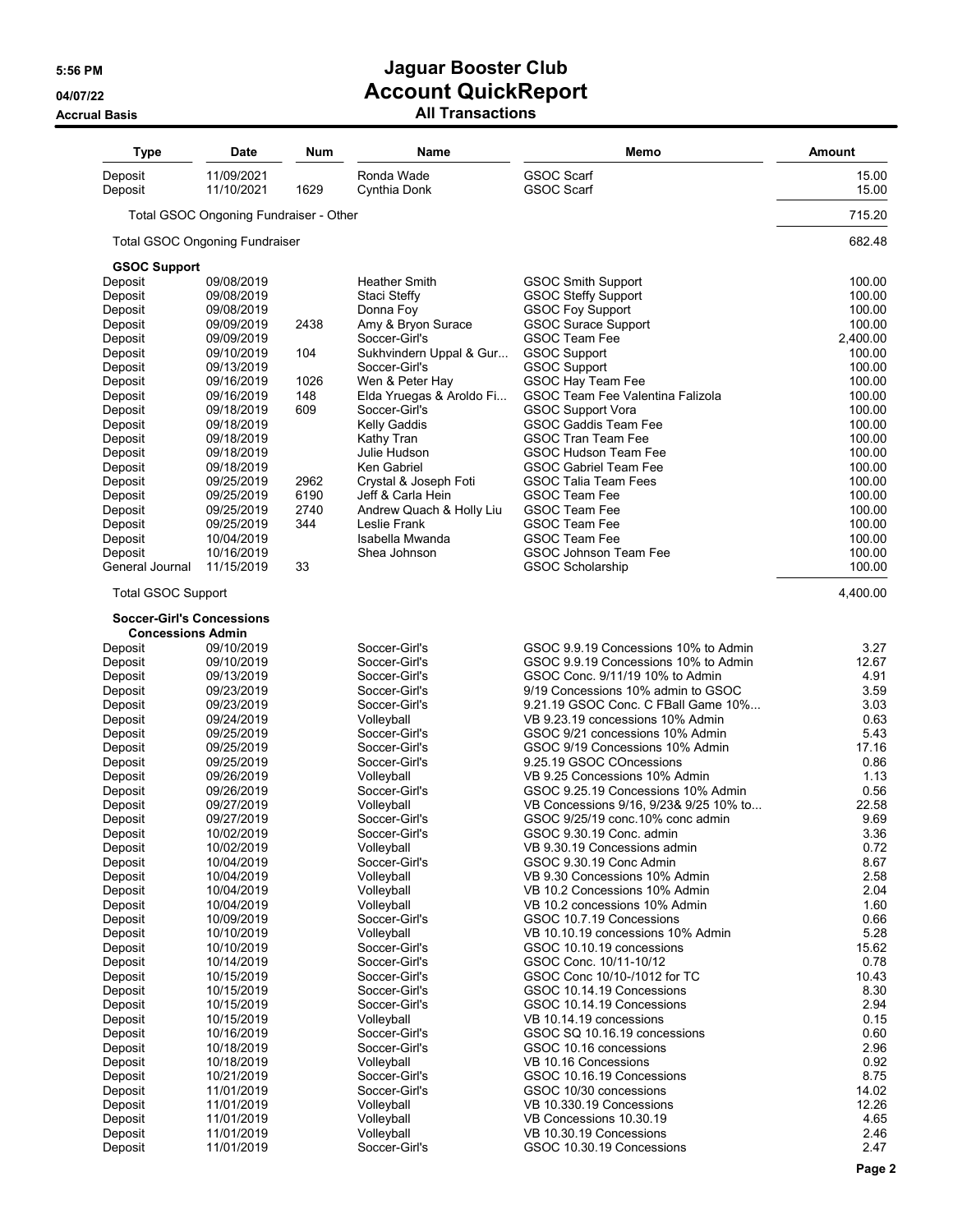| <b>Type</b>        | <b>Date</b>                                     | Num | Name                                           | Memo                                                    | Amount       |
|--------------------|-------------------------------------------------|-----|------------------------------------------------|---------------------------------------------------------|--------------|
| Deposit            | 11/04/2019                                      |     | Boy's Basketball                               | BBB WTA Concessions 11/2-11/3                           | 1.83         |
| Deposit            | 11/06/2019                                      |     | Boy's Basketball                               | BBB 11/2 WTA Concessions                                | 41.76        |
| Deposit            | 11/06/2019                                      |     | Boy's Basketball                               | <b>BBB 11.3 WTA Concessions</b>                         | 45.87        |
| Deposit            | 11/06/2019                                      |     | <b>Theatre Company</b>                         | <b>TC Concessions Haunted Theatre</b>                   | 7.07         |
| Deposit            | 11/06/2019                                      |     | Soccer-Girl's                                  | GSOC 11.4.19 Concessions                                | 13.87        |
| Deposit            | 11/06/2019                                      |     | Soccer-Girl's                                  | GSOC 11.4.19 Concessions                                | 6.12         |
| Deposit            | 11/12/2019                                      |     | Volleyball                                     | VB 11.9.19 Concesstions                                 | 0.55         |
| Deposit            | 11/22/2019                                      |     | Volleyball                                     | VB 11.9.19 Concessions                                  | 17.16        |
| Deposit            | 12/02/2019                                      |     | Basketball-Girl's                              | GBB Concessions 11.30.19                                | 6.18         |
| Deposit            | 12/02/2019                                      |     | Basketball-Girl's                              | GBB 11.30.19 Concessions                                | 33.19        |
| Deposit            | 12/09/2019                                      |     | Theatre Company                                | TC Concessions 12/6-12/7/19 10% to GS                   | 5.42         |
| Deposit            | 12/09/2019                                      |     | Soccer-Girl's                                  | GSOC Hol Ext Conc. 12/7/19                              | 1.31         |
| Deposit            | 12/09/2019                                      |     | Basketball-Boy's & Girls                       | BB 12.2.19 concessions 10% to GSOC                      | 14.09        |
| Deposit            | 12/09/2019                                      |     | Soccer-Girl's                                  | GSOC 12.7.19 Concessions                                | 7.00         |
| Deposit            | 12/11/2019                                      |     | <b>Basketball Concessions</b>                  | BB Conc 12.10.19 10% to GSOC                            | 2.69<br>1.59 |
| Deposit<br>Deposit | 12/11/2019<br>12/12/2019                        |     | Soccer-Girl's<br><b>Basketball Concessions</b> | BB 12.11.19 Concessions<br>BB Conc 12.10.19 10% to GSOC | 12.20        |
| Deposit            | 12/15/2019                                      |     | Theatre Company                                | TC 12/12/19 Concessions                                 | 0.18         |
| Deposit            | 12/15/2019                                      |     | Theatre Company                                | TC 12/13-12/14 Concessions                              | 2.99         |
| Deposit            | 12/15/2019                                      |     | Basketball-Boy's & Girls                       | BB 12/14 Concessions                                    | 1.05         |
| Deposit            | 12/16/2019                                      |     | <b>Basketball Concessions</b>                  | BB 12/14 Concessions                                    | 9.08         |
| Deposit            | 12/16/2019                                      |     | Boys Basketball                                | BBB Only Conc. 12/11/19                                 | 12.21        |
| Deposit            | 12/17/2019                                      |     | Theatre Company                                | TC Elf Concessions 10% Admin                            | 113.22       |
| Deposit            | 12/18/2019                                      |     | <b>Basketball Concessions</b>                  | BB 12./17/19 Concessions                                | 8.70         |
| Deposit            | 12/19/2019                                      |     | Basketball-Boy's & Girls                       | BBCon 12.17.19 Sq                                       | 0.18         |
| Deposit            | 12/20/2019                                      |     | Basketball-Boy's & Girls                       | BBConc. 12.18.19                                        | 0.12         |
| Deposit            | 12/20/2019                                      |     | <b>Basketball Concessions</b>                  | BB 12.18.19 Concessions                                 | 8.44         |
| Deposit            | 12/22/2019                                      |     | Basketball-Boy's & Girls                       | BB Concessions 12.20.19                                 | 2.16         |
| Deposit            | 12/23/2019                                      |     | <b>Basketball Concessions</b>                  | BB 12/20/19 Concessions                                 | 55.17        |
| Deposit            | 01/12/2020                                      |     | <b>Basketball Concessions</b>                  | BB Concesstions 1/10 & 1/11                             | 3.68         |
| Deposit            | 01/12/2020                                      |     | <b>Basketball Concessions</b>                  | 1/9-1/10 Basketball Concessions                         | 1.13         |
| Deposit            | 01/13/2020                                      |     | <b>Basketball Concessions</b>                  | 1.10.20 Concessions BB                                  | 30.76        |
| Deposit            | 01/13/2020                                      |     | <b>Basketball Concessions</b>                  | 1.11.20 BB Concessions                                  | 42.91        |
| Deposit            | 01/19/2020                                      |     | <b>Basketball Concessions</b>                  | 1.16.20 BB Concessions                                  | 0.72         |
| Deposit            | 01/21/2020                                      |     | <b>Basketball Concessions</b>                  | BB 1.16.20 concessions                                  | 6.98         |
| Deposit            | 01/22/2020                                      |     | <b>Basketball Concessions</b>                  | BB 1.21.20 Concessions                                  | 10.44        |
| Deposit            | 01/27/2020                                      |     | Wrestling                                      | WRST 1.9.20 Concessions                                 | 9.78         |
| Deposit            | 01/27/2020                                      |     | Wrestling                                      | WRST 1.23.20 Concessions                                | 16.08        |
| Deposit            | 01/27/2020<br>01/28/2020                        |     | Wrestling<br><b>Basketball Concessions</b>     | WRST 1.23.20 concessions<br>BB 1.27.20 Concessions      | 1.95<br>3.24 |
| Deposit            |                                                 |     | <b>Basketball Concessions</b>                  | BB 1.27.20 concessions                                  | 25.31        |
| Deposit<br>Deposit | 01/30/2020<br>02/02/2020                        |     | Wrestling                                      | WRST 2.1.20 Concessions                                 | 7.08         |
| Deposit            | 02/02/2020                                      |     | <b>Basketball Concessions</b>                  | BB 1.31.20 Concessions                                  | 4.13         |
| Deposit            | 02/04/2020                                      |     | Wrestling                                      | WRST 2.1.20 Concessions                                 | 27.03        |
| Deposit            | 02/21/2020                                      |     | <b>Basketball Concessions</b>                  | BB 1.31.20 Concessions                                  | 38.58        |
| Deposit            | 05/28/2020                                      |     | Theatre Company                                | <b>TC Concessions</b>                                   | 30.31        |
|                    | <b>Total Concessions Admin</b>                  |     |                                                |                                                         | 889.24       |
|                    |                                                 |     |                                                |                                                         |              |
| Deposit            | Soccer-Girl's Concessions - Other<br>10/02/2018 |     | Soccer-Girl's                                  | GSOC Concessions 9/28/18                                | 43.30        |
| Deposit            | 09/10/2019                                      |     | Soccer-Girl's                                  | GSOC 9.9.19 Concessions                                 | 29.46        |
| Deposit            | 09/10/2019                                      |     | Soccer-Girl's                                  | GSOC 9.9.19 Concessions                                 | 114.03       |
| Deposit            | 09/13/2019                                      |     | Soccer-Girl's                                  | GSOC Conc. 9/11/19                                      | 44.15        |
| Deposit            | 09/16/2019                                      |     | Soccer-Girl's                                  | <b>GSOC Concessions</b>                                 | 64.00        |
| Deposit            | 09/23/2019                                      |     | Soccer-Girl's                                  | 9/19 Concessions                                        | 32.31        |
| Deposit            | 09/23/2019                                      |     | Soccer-Girl's                                  | 9.21.19 GSOC Conc. C FBall Game                         | 20.39        |
| Deposit            | 09/25/2019                                      |     | Soccer-Girl's                                  | GSOC 9/21 concessions                                   | 48.87        |
| Deposit            | 09/25/2019                                      |     | Soccer-Girl's                                  | GSOC 9/19 Concessions                                   | 154.45       |
| Deposit            | 09/25/2019                                      |     | Soccer-Girl's                                  | 9.25.19 GSOC COncessions                                | 7.70         |
| Deposit            | 09/26/2019                                      |     | Soccer-Girl's                                  | GSOC 9.25.19 Concessions                                | 5.04         |
| Deposit            | 09/27/2019                                      |     | Soccer-Girl's                                  | GSOC 9/25/19 conc.                                      | 87.22        |
| Deposit            | 10/02/2019                                      |     | Soccer-Girl's                                  | GSOC 9.30.19 Conc.                                      | 30.24        |
| Deposit            | 10/04/2019                                      |     | Soccer-Girl's                                  | GSOC 9.30.19 Conc                                       | 78.05        |
| Deposit            | 10/09/2019                                      |     | Soccer-Girl's                                  | GSOC 10.7.19 Concessions                                | 5.95         |
| Deposit            | 10/10/2019                                      |     | Soccer-Girl's                                  | GSOC 10.10.19 concessions                               | 140.58       |
| Deposit            | 10/14/2019                                      |     | Soccer-Girl's                                  | GSOC Conc. 10/11-10/12                                  | 5.94         |
| Deposit            | 10/15/2019                                      |     | Soccer-Girl's                                  | GSOC Conc 10/10-/1012 for TC                            | 93.83        |
| Deposit            | 10/15/2019                                      |     | Soccer-Girl's                                  | GSOC 10.14.19 Concessions                               | 74.68        |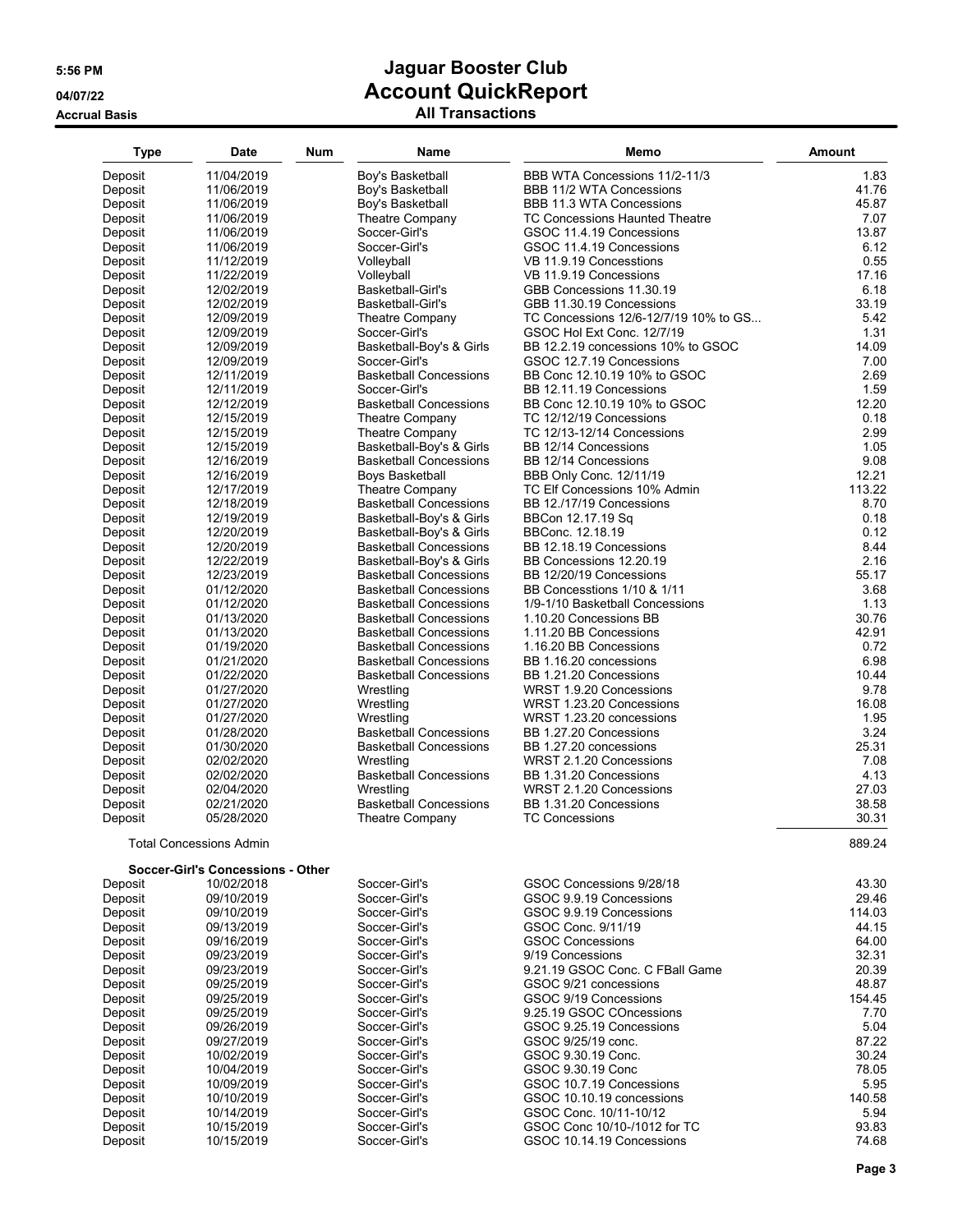| Deposit<br>10/15/2019<br>Soccer-Girl's<br>GSOC 10.14.19 Concessions<br>26.46<br>Deposit<br>10/16/2019<br>Soccer-Girl's<br>GSOC SQ 10.16.19 concessions<br>5.40<br>26.64<br>Deposit<br>10/18/2019<br>Soccer-Girl's<br>GSOC 10.16 concessions<br>78.68<br>Deposit<br>Soccer-Girl's<br>GSOC 10.16.19 Concessions<br>10/21/2019<br>Deposit<br>126.19<br>11/01/2019<br>Soccer-Girl's<br>GSOC 10/30 concessions<br>22.19<br>Deposit<br>Soccer-Girl's<br>GSOC 10.30.19 Concessions<br>11/01/2019<br>Deposit<br>Soccer-Girl's<br>GSOC 11.4.19 Concessions<br>124.81<br>11/06/2019<br>Deposit<br>11/06/2019<br>Soccer-Girl's<br>GSOC 11.4.19 Concessions<br>55.08<br>Deposit<br>12/09/2019<br>Soccer-Girl's<br>GSOC Hol Ext Conc. 12/7/19<br>11.75<br>63.05<br>Deposit<br>12/09/2019<br>Soccer-Girl's<br>GSOC 12.7.19 Concessions<br>1,620.44<br>Total Soccer-Girl's Concessions - Other<br><b>Total Soccer-Girl's Concessions</b><br>2,509.68<br>Soccer Girl's - Other<br>08/17/2017<br>9047<br>Anne & Zach Grout<br>Soccer Sponsorship Grout<br>100.00<br>Deposit<br>Deposit<br>Soccer-Girl's<br>20% to JBC GSOC<br>$-20.00$<br>08/17/2017<br>Soccer-Girl's<br>1,345.00<br>Deposit<br>09/06/2017<br>Girl's Soccer Seed Money<br>Bill<br>09/15/2017<br><b>XXXBSN Sports</b><br>Girls Soccer JV Shirts<br>$-509.42$<br>209.34<br>General Journal<br>$\mathbf{1}$<br>Jaguar Booster Club<br><b>Carnival Distribution</b><br>09/25/2017<br>Deposit<br>Soccer-Girl's<br>Girls Soccer WhiteOut Tshirt Sales<br>108.00<br>10/10/2017<br>$-21.60$<br>Deposit<br>10/10/2017<br>Soccer-Girl's<br>Girls Soccer to JBC WhiteOut Tshirt Sales<br>500.00<br>Deposit<br>10/11/2017<br>Soccer-Girl's<br>Domino's Fundraiser<br>$-100.00$<br>Deposit<br>Soccer-Girl's<br>20% Fundraiser to JBC<br>10/11/2017<br>Bill<br>$-600.19$<br>10/17/2017<br>5559<br>Flyin' Lions<br>Girls Soccer Black Tshirt Fundraiser<br>790.00<br>10/19/2017<br>Soccer-Girl's<br><b>GSOC Tshirt Sales</b><br>Deposit<br>Deposit<br>Soccer-Girl's<br>20% to JBC GSOC Tshirt Sales 790-600<br>$-37.97$<br>10/19/2017<br>Deposit<br>11/16/2017<br>Soccer-Girl's<br>Domino's Fundraiser<br>20.00<br>$-4.00$<br>Deposit<br>Soccer-Girl's<br>20% to JBC GSOC<br>11/16/2017<br>$-179.30$<br>Check<br>11/16/2017<br>5063<br>Staci Steffy<br><b>GSOC Plaques</b><br><b>GSOC Domino's Fundraiser</b><br>Deposit<br>01/23/2018<br>Soccer-Girl's<br>10.00<br>$-2.00$<br>Deposit<br>01/23/2018<br>Soccer-Girl's<br>GSOC Domino's Fundraiser 20 % to JBC<br>5<br>General Journal<br>Girl's Soccer Only<br>936.00<br>03/15/2018<br>Soccer-Girl's<br>5182<br>Check<br>North Creek High School<br>Girl's Socce4r Black Jersey's BSN Inv#9<br>$-367.55$<br>06/13/2018<br>Soccer-Girl's<br>Carnival Tickets sold<br>78.00<br>Deposit<br>08/22/2018<br>Deposit<br>10/30/2018<br>Soccer-Girl's<br><b>GSOC Socks</b><br>451.00<br>Check<br>Debit<br>Flyin' Lions<br>GSOC Coach Gift T's<br>$-161.55$<br>11/01/2018<br>Check<br>11/01/2018<br>Debit<br>Flyin' Lions<br>GSOC Sr. Night T's<br>$-241.25$<br><b>GSOC Fundraiser Pom Poms</b><br>11/09/2018<br>Soccer-Girl's<br>76.00<br>Deposit<br>GSOC Fundraiser Pom Poms 20% to JBC<br>$-15.20$<br>Deposit<br>11/09/2018<br>Soccer-Girl's<br>5284<br>$-300.00$<br>Check<br>11/16/2018<br>Ben Barich<br>GSOC Photographer Gift<br>Deposit<br>11/28/2018<br>Soccer-Girl's<br><b>GSOC Gift for Photographer</b><br>50.00<br><b>GSOC Silent Auciton</b><br>General Journal<br>14<br>755.00<br>03/21/2019<br>Bill<br>90586<br><b>GSOC Socks</b><br>08/21/2019<br><b>BSN Sports, LLC</b><br>$-544.38$<br>Soccer-Girl's<br><b>GSOC Socks</b><br>372.00<br>Deposit<br>09/09/2019<br>1026<br>Wen & Peter Hay<br><b>GSOC Hay Socks</b><br>24.00<br>Deposit<br>09/16/2019<br>Deposit<br>09/16/2019<br>Soccer-Girl's<br>GSOC Donation-Concessions<br>Deposit<br>09/16/2019<br>Soccer-Girl's<br>GSOC Donation-Concessions 20% to JBC<br>Check<br><b>GSOC Banners &amp; Posters</b><br>09/17/2019<br>Debit<br>Matt Campbell Photograp<br>608<br><b>GSOC Socks</b><br>Deposit<br>09/18/2019<br>Soccer-Girl's<br>Deposit<br>Soccer-Girl's<br><b>GSOC Socks</b><br>09/18/2019<br>10439<br>Winners Sportswear Inc.<br><b>GSOC Coaches Apparel</b><br>Bill<br>09/18/2019<br>Bill<br>10408<br>Winners Sportswear Inc.<br><b>GSOC Team Shirts</b><br>09/19/2019<br>Soccer-Girl's<br><b>GSOC Donations at Concessions</b><br>Deposit<br>09/25/2019<br>Deposit<br>09/25/2019<br>Soccer-Girl's<br>GSOC Donations at Concessions 20% to<br>$-2.44$<br>Deposit<br>Soccer-Girl's<br><b>GSOC Donation</b><br>09/27/2019<br>Deposit<br>Soccer-Girl's<br>GSOC Donation 20% to JBC<br>09/27/2019<br>Deposit<br>Soccer-Girl's<br>GSOC Donations 9.30.19<br>10/04/2019<br>Deposit<br>Soccer-Girl's<br>GSOC Donations 9.30.19 20% to JBC<br>10/04/2019<br>Bill<br><b>BSN Sports, LLC</b><br><b>GSOC Pink Out Socks</b><br>10/04/2019<br>90643<br>Bill<br>8726<br>Maximum Sports conditio<br><b>GSOC Team Injury Screening</b><br>10/08/2019<br>Soccer-Girl's<br><b>GSOC Donations</b><br>Deposit<br>10/10/2019<br>GSOC Donations 20% toJBC<br>$-2.70$<br>Deposit<br>Soccer-Girl's<br>10/10/2019<br><b>GSOC Donations</b><br>Deposit<br>10/15/2019<br>Soccer-Girl's<br>Soccer-Girl's<br>GSOC Donation 10/16/19<br>Deposit<br>10/21/2019<br>Soccer-Girl's<br>GSOC Donation 10/16/19 20% to JBC<br>$-0.91$<br>Deposit<br>10/21/2019<br>Bill<br>90669<br><b>BSN Sports, LLC</b><br><b>GSOC Balance Bibs &amp; Pennies</b><br>10/21/2019<br>Deposit<br>MOD Super Fast Pizza, L<br><b>GSOC MOD Fundraiser</b><br>10/24/2019<br>72006 | <b>Type</b> | <b>Date</b> | <b>Num</b> | Name | Memo | <b>Amount</b> |
|--------------------------------------------------------------------------------------------------------------------------------------------------------------------------------------------------------------------------------------------------------------------------------------------------------------------------------------------------------------------------------------------------------------------------------------------------------------------------------------------------------------------------------------------------------------------------------------------------------------------------------------------------------------------------------------------------------------------------------------------------------------------------------------------------------------------------------------------------------------------------------------------------------------------------------------------------------------------------------------------------------------------------------------------------------------------------------------------------------------------------------------------------------------------------------------------------------------------------------------------------------------------------------------------------------------------------------------------------------------------------------------------------------------------------------------------------------------------------------------------------------------------------------------------------------------------------------------------------------------------------------------------------------------------------------------------------------------------------------------------------------------------------------------------------------------------------------------------------------------------------------------------------------------------------------------------------------------------------------------------------------------------------------------------------------------------------------------------------------------------------------------------------------------------------------------------------------------------------------------------------------------------------------------------------------------------------------------------------------------------------------------------------------------------------------------------------------------------------------------------------------------------------------------------------------------------------------------------------------------------------------------------------------------------------------------------------------------------------------------------------------------------------------------------------------------------------------------------------------------------------------------------------------------------------------------------------------------------------------------------------------------------------------------------------------------------------------------------------------------------------------------------------------------------------------------------------------------------------------------------------------------------------------------------------------------------------------------------------------------------------------------------------------------------------------------------------------------------------------------------------------------------------------------------------------------------------------------------------------------------------------------------------------------------------------------------------------------------------------------------------------------------------------------------------------------------------------------------------------------------------------------------------------------------------------------------------------------------------------------------------------------------------------------------------------------------------------------------------------------------------------------------------------------------------------------------------------------------------------------------------------------------------------------------------------------------------------------------------------------------------------------------------------------------------------------------------------------------------------------------------------------------------------------------------------------------------------------------------------------------------------------------------------------------------------------------------------------------------------------------------------------------------------------------------------------------------------------------------------------------------------------------------------------------------------------------------------------------------------------------------------------------------------------------------------------------------------------------------------------------------------------------------------------------------------------------------------------------------------------------------------------------------------------------------------------------------------------------------------------------------------------------------------------------------------------------------------------------------------------------------------------------------------------------------------------------------|-------------|-------------|------------|------|------|---------------|
|                                                                                                                                                                                                                                                                                                                                                                                                                                                                                                                                                                                                                                                                                                                                                                                                                                                                                                                                                                                                                                                                                                                                                                                                                                                                                                                                                                                                                                                                                                                                                                                                                                                                                                                                                                                                                                                                                                                                                                                                                                                                                                                                                                                                                                                                                                                                                                                                                                                                                                                                                                                                                                                                                                                                                                                                                                                                                                                                                                                                                                                                                                                                                                                                                                                                                                                                                                                                                                                                                                                                                                                                                                                                                                                                                                                                                                                                                                                                                                                                                                                                                                                                                                                                                                                                                                                                                                                                                                                                                                                                                                                                                                                                                                                                                                                                                                                                                                                                                                                                                                                                                                                                                                                                                                                                                                                                                                                                                                                                                                                                                                          |             |             |            |      |      |               |
|                                                                                                                                                                                                                                                                                                                                                                                                                                                                                                                                                                                                                                                                                                                                                                                                                                                                                                                                                                                                                                                                                                                                                                                                                                                                                                                                                                                                                                                                                                                                                                                                                                                                                                                                                                                                                                                                                                                                                                                                                                                                                                                                                                                                                                                                                                                                                                                                                                                                                                                                                                                                                                                                                                                                                                                                                                                                                                                                                                                                                                                                                                                                                                                                                                                                                                                                                                                                                                                                                                                                                                                                                                                                                                                                                                                                                                                                                                                                                                                                                                                                                                                                                                                                                                                                                                                                                                                                                                                                                                                                                                                                                                                                                                                                                                                                                                                                                                                                                                                                                                                                                                                                                                                                                                                                                                                                                                                                                                                                                                                                                                          |             |             |            |      |      |               |
|                                                                                                                                                                                                                                                                                                                                                                                                                                                                                                                                                                                                                                                                                                                                                                                                                                                                                                                                                                                                                                                                                                                                                                                                                                                                                                                                                                                                                                                                                                                                                                                                                                                                                                                                                                                                                                                                                                                                                                                                                                                                                                                                                                                                                                                                                                                                                                                                                                                                                                                                                                                                                                                                                                                                                                                                                                                                                                                                                                                                                                                                                                                                                                                                                                                                                                                                                                                                                                                                                                                                                                                                                                                                                                                                                                                                                                                                                                                                                                                                                                                                                                                                                                                                                                                                                                                                                                                                                                                                                                                                                                                                                                                                                                                                                                                                                                                                                                                                                                                                                                                                                                                                                                                                                                                                                                                                                                                                                                                                                                                                                                          |             |             |            |      |      |               |
|                                                                                                                                                                                                                                                                                                                                                                                                                                                                                                                                                                                                                                                                                                                                                                                                                                                                                                                                                                                                                                                                                                                                                                                                                                                                                                                                                                                                                                                                                                                                                                                                                                                                                                                                                                                                                                                                                                                                                                                                                                                                                                                                                                                                                                                                                                                                                                                                                                                                                                                                                                                                                                                                                                                                                                                                                                                                                                                                                                                                                                                                                                                                                                                                                                                                                                                                                                                                                                                                                                                                                                                                                                                                                                                                                                                                                                                                                                                                                                                                                                                                                                                                                                                                                                                                                                                                                                                                                                                                                                                                                                                                                                                                                                                                                                                                                                                                                                                                                                                                                                                                                                                                                                                                                                                                                                                                                                                                                                                                                                                                                                          |             |             |            |      |      |               |
|                                                                                                                                                                                                                                                                                                                                                                                                                                                                                                                                                                                                                                                                                                                                                                                                                                                                                                                                                                                                                                                                                                                                                                                                                                                                                                                                                                                                                                                                                                                                                                                                                                                                                                                                                                                                                                                                                                                                                                                                                                                                                                                                                                                                                                                                                                                                                                                                                                                                                                                                                                                                                                                                                                                                                                                                                                                                                                                                                                                                                                                                                                                                                                                                                                                                                                                                                                                                                                                                                                                                                                                                                                                                                                                                                                                                                                                                                                                                                                                                                                                                                                                                                                                                                                                                                                                                                                                                                                                                                                                                                                                                                                                                                                                                                                                                                                                                                                                                                                                                                                                                                                                                                                                                                                                                                                                                                                                                                                                                                                                                                                          |             |             |            |      |      |               |
|                                                                                                                                                                                                                                                                                                                                                                                                                                                                                                                                                                                                                                                                                                                                                                                                                                                                                                                                                                                                                                                                                                                                                                                                                                                                                                                                                                                                                                                                                                                                                                                                                                                                                                                                                                                                                                                                                                                                                                                                                                                                                                                                                                                                                                                                                                                                                                                                                                                                                                                                                                                                                                                                                                                                                                                                                                                                                                                                                                                                                                                                                                                                                                                                                                                                                                                                                                                                                                                                                                                                                                                                                                                                                                                                                                                                                                                                                                                                                                                                                                                                                                                                                                                                                                                                                                                                                                                                                                                                                                                                                                                                                                                                                                                                                                                                                                                                                                                                                                                                                                                                                                                                                                                                                                                                                                                                                                                                                                                                                                                                                                          |             |             |            |      |      |               |
|                                                                                                                                                                                                                                                                                                                                                                                                                                                                                                                                                                                                                                                                                                                                                                                                                                                                                                                                                                                                                                                                                                                                                                                                                                                                                                                                                                                                                                                                                                                                                                                                                                                                                                                                                                                                                                                                                                                                                                                                                                                                                                                                                                                                                                                                                                                                                                                                                                                                                                                                                                                                                                                                                                                                                                                                                                                                                                                                                                                                                                                                                                                                                                                                                                                                                                                                                                                                                                                                                                                                                                                                                                                                                                                                                                                                                                                                                                                                                                                                                                                                                                                                                                                                                                                                                                                                                                                                                                                                                                                                                                                                                                                                                                                                                                                                                                                                                                                                                                                                                                                                                                                                                                                                                                                                                                                                                                                                                                                                                                                                                                          |             |             |            |      |      |               |
|                                                                                                                                                                                                                                                                                                                                                                                                                                                                                                                                                                                                                                                                                                                                                                                                                                                                                                                                                                                                                                                                                                                                                                                                                                                                                                                                                                                                                                                                                                                                                                                                                                                                                                                                                                                                                                                                                                                                                                                                                                                                                                                                                                                                                                                                                                                                                                                                                                                                                                                                                                                                                                                                                                                                                                                                                                                                                                                                                                                                                                                                                                                                                                                                                                                                                                                                                                                                                                                                                                                                                                                                                                                                                                                                                                                                                                                                                                                                                                                                                                                                                                                                                                                                                                                                                                                                                                                                                                                                                                                                                                                                                                                                                                                                                                                                                                                                                                                                                                                                                                                                                                                                                                                                                                                                                                                                                                                                                                                                                                                                                                          |             |             |            |      |      |               |
|                                                                                                                                                                                                                                                                                                                                                                                                                                                                                                                                                                                                                                                                                                                                                                                                                                                                                                                                                                                                                                                                                                                                                                                                                                                                                                                                                                                                                                                                                                                                                                                                                                                                                                                                                                                                                                                                                                                                                                                                                                                                                                                                                                                                                                                                                                                                                                                                                                                                                                                                                                                                                                                                                                                                                                                                                                                                                                                                                                                                                                                                                                                                                                                                                                                                                                                                                                                                                                                                                                                                                                                                                                                                                                                                                                                                                                                                                                                                                                                                                                                                                                                                                                                                                                                                                                                                                                                                                                                                                                                                                                                                                                                                                                                                                                                                                                                                                                                                                                                                                                                                                                                                                                                                                                                                                                                                                                                                                                                                                                                                                                          |             |             |            |      |      |               |
|                                                                                                                                                                                                                                                                                                                                                                                                                                                                                                                                                                                                                                                                                                                                                                                                                                                                                                                                                                                                                                                                                                                                                                                                                                                                                                                                                                                                                                                                                                                                                                                                                                                                                                                                                                                                                                                                                                                                                                                                                                                                                                                                                                                                                                                                                                                                                                                                                                                                                                                                                                                                                                                                                                                                                                                                                                                                                                                                                                                                                                                                                                                                                                                                                                                                                                                                                                                                                                                                                                                                                                                                                                                                                                                                                                                                                                                                                                                                                                                                                                                                                                                                                                                                                                                                                                                                                                                                                                                                                                                                                                                                                                                                                                                                                                                                                                                                                                                                                                                                                                                                                                                                                                                                                                                                                                                                                                                                                                                                                                                                                                          |             |             |            |      |      |               |
|                                                                                                                                                                                                                                                                                                                                                                                                                                                                                                                                                                                                                                                                                                                                                                                                                                                                                                                                                                                                                                                                                                                                                                                                                                                                                                                                                                                                                                                                                                                                                                                                                                                                                                                                                                                                                                                                                                                                                                                                                                                                                                                                                                                                                                                                                                                                                                                                                                                                                                                                                                                                                                                                                                                                                                                                                                                                                                                                                                                                                                                                                                                                                                                                                                                                                                                                                                                                                                                                                                                                                                                                                                                                                                                                                                                                                                                                                                                                                                                                                                                                                                                                                                                                                                                                                                                                                                                                                                                                                                                                                                                                                                                                                                                                                                                                                                                                                                                                                                                                                                                                                                                                                                                                                                                                                                                                                                                                                                                                                                                                                                          |             |             |            |      |      |               |
|                                                                                                                                                                                                                                                                                                                                                                                                                                                                                                                                                                                                                                                                                                                                                                                                                                                                                                                                                                                                                                                                                                                                                                                                                                                                                                                                                                                                                                                                                                                                                                                                                                                                                                                                                                                                                                                                                                                                                                                                                                                                                                                                                                                                                                                                                                                                                                                                                                                                                                                                                                                                                                                                                                                                                                                                                                                                                                                                                                                                                                                                                                                                                                                                                                                                                                                                                                                                                                                                                                                                                                                                                                                                                                                                                                                                                                                                                                                                                                                                                                                                                                                                                                                                                                                                                                                                                                                                                                                                                                                                                                                                                                                                                                                                                                                                                                                                                                                                                                                                                                                                                                                                                                                                                                                                                                                                                                                                                                                                                                                                                                          |             |             |            |      |      |               |
|                                                                                                                                                                                                                                                                                                                                                                                                                                                                                                                                                                                                                                                                                                                                                                                                                                                                                                                                                                                                                                                                                                                                                                                                                                                                                                                                                                                                                                                                                                                                                                                                                                                                                                                                                                                                                                                                                                                                                                                                                                                                                                                                                                                                                                                                                                                                                                                                                                                                                                                                                                                                                                                                                                                                                                                                                                                                                                                                                                                                                                                                                                                                                                                                                                                                                                                                                                                                                                                                                                                                                                                                                                                                                                                                                                                                                                                                                                                                                                                                                                                                                                                                                                                                                                                                                                                                                                                                                                                                                                                                                                                                                                                                                                                                                                                                                                                                                                                                                                                                                                                                                                                                                                                                                                                                                                                                                                                                                                                                                                                                                                          |             |             |            |      |      |               |
|                                                                                                                                                                                                                                                                                                                                                                                                                                                                                                                                                                                                                                                                                                                                                                                                                                                                                                                                                                                                                                                                                                                                                                                                                                                                                                                                                                                                                                                                                                                                                                                                                                                                                                                                                                                                                                                                                                                                                                                                                                                                                                                                                                                                                                                                                                                                                                                                                                                                                                                                                                                                                                                                                                                                                                                                                                                                                                                                                                                                                                                                                                                                                                                                                                                                                                                                                                                                                                                                                                                                                                                                                                                                                                                                                                                                                                                                                                                                                                                                                                                                                                                                                                                                                                                                                                                                                                                                                                                                                                                                                                                                                                                                                                                                                                                                                                                                                                                                                                                                                                                                                                                                                                                                                                                                                                                                                                                                                                                                                                                                                                          |             |             |            |      |      |               |
|                                                                                                                                                                                                                                                                                                                                                                                                                                                                                                                                                                                                                                                                                                                                                                                                                                                                                                                                                                                                                                                                                                                                                                                                                                                                                                                                                                                                                                                                                                                                                                                                                                                                                                                                                                                                                                                                                                                                                                                                                                                                                                                                                                                                                                                                                                                                                                                                                                                                                                                                                                                                                                                                                                                                                                                                                                                                                                                                                                                                                                                                                                                                                                                                                                                                                                                                                                                                                                                                                                                                                                                                                                                                                                                                                                                                                                                                                                                                                                                                                                                                                                                                                                                                                                                                                                                                                                                                                                                                                                                                                                                                                                                                                                                                                                                                                                                                                                                                                                                                                                                                                                                                                                                                                                                                                                                                                                                                                                                                                                                                                                          |             |             |            |      |      |               |
|                                                                                                                                                                                                                                                                                                                                                                                                                                                                                                                                                                                                                                                                                                                                                                                                                                                                                                                                                                                                                                                                                                                                                                                                                                                                                                                                                                                                                                                                                                                                                                                                                                                                                                                                                                                                                                                                                                                                                                                                                                                                                                                                                                                                                                                                                                                                                                                                                                                                                                                                                                                                                                                                                                                                                                                                                                                                                                                                                                                                                                                                                                                                                                                                                                                                                                                                                                                                                                                                                                                                                                                                                                                                                                                                                                                                                                                                                                                                                                                                                                                                                                                                                                                                                                                                                                                                                                                                                                                                                                                                                                                                                                                                                                                                                                                                                                                                                                                                                                                                                                                                                                                                                                                                                                                                                                                                                                                                                                                                                                                                                                          |             |             |            |      |      |               |
|                                                                                                                                                                                                                                                                                                                                                                                                                                                                                                                                                                                                                                                                                                                                                                                                                                                                                                                                                                                                                                                                                                                                                                                                                                                                                                                                                                                                                                                                                                                                                                                                                                                                                                                                                                                                                                                                                                                                                                                                                                                                                                                                                                                                                                                                                                                                                                                                                                                                                                                                                                                                                                                                                                                                                                                                                                                                                                                                                                                                                                                                                                                                                                                                                                                                                                                                                                                                                                                                                                                                                                                                                                                                                                                                                                                                                                                                                                                                                                                                                                                                                                                                                                                                                                                                                                                                                                                                                                                                                                                                                                                                                                                                                                                                                                                                                                                                                                                                                                                                                                                                                                                                                                                                                                                                                                                                                                                                                                                                                                                                                                          |             |             |            |      |      |               |
|                                                                                                                                                                                                                                                                                                                                                                                                                                                                                                                                                                                                                                                                                                                                                                                                                                                                                                                                                                                                                                                                                                                                                                                                                                                                                                                                                                                                                                                                                                                                                                                                                                                                                                                                                                                                                                                                                                                                                                                                                                                                                                                                                                                                                                                                                                                                                                                                                                                                                                                                                                                                                                                                                                                                                                                                                                                                                                                                                                                                                                                                                                                                                                                                                                                                                                                                                                                                                                                                                                                                                                                                                                                                                                                                                                                                                                                                                                                                                                                                                                                                                                                                                                                                                                                                                                                                                                                                                                                                                                                                                                                                                                                                                                                                                                                                                                                                                                                                                                                                                                                                                                                                                                                                                                                                                                                                                                                                                                                                                                                                                                          |             |             |            |      |      |               |
|                                                                                                                                                                                                                                                                                                                                                                                                                                                                                                                                                                                                                                                                                                                                                                                                                                                                                                                                                                                                                                                                                                                                                                                                                                                                                                                                                                                                                                                                                                                                                                                                                                                                                                                                                                                                                                                                                                                                                                                                                                                                                                                                                                                                                                                                                                                                                                                                                                                                                                                                                                                                                                                                                                                                                                                                                                                                                                                                                                                                                                                                                                                                                                                                                                                                                                                                                                                                                                                                                                                                                                                                                                                                                                                                                                                                                                                                                                                                                                                                                                                                                                                                                                                                                                                                                                                                                                                                                                                                                                                                                                                                                                                                                                                                                                                                                                                                                                                                                                                                                                                                                                                                                                                                                                                                                                                                                                                                                                                                                                                                                                          |             |             |            |      |      |               |
|                                                                                                                                                                                                                                                                                                                                                                                                                                                                                                                                                                                                                                                                                                                                                                                                                                                                                                                                                                                                                                                                                                                                                                                                                                                                                                                                                                                                                                                                                                                                                                                                                                                                                                                                                                                                                                                                                                                                                                                                                                                                                                                                                                                                                                                                                                                                                                                                                                                                                                                                                                                                                                                                                                                                                                                                                                                                                                                                                                                                                                                                                                                                                                                                                                                                                                                                                                                                                                                                                                                                                                                                                                                                                                                                                                                                                                                                                                                                                                                                                                                                                                                                                                                                                                                                                                                                                                                                                                                                                                                                                                                                                                                                                                                                                                                                                                                                                                                                                                                                                                                                                                                                                                                                                                                                                                                                                                                                                                                                                                                                                                          |             |             |            |      |      |               |
|                                                                                                                                                                                                                                                                                                                                                                                                                                                                                                                                                                                                                                                                                                                                                                                                                                                                                                                                                                                                                                                                                                                                                                                                                                                                                                                                                                                                                                                                                                                                                                                                                                                                                                                                                                                                                                                                                                                                                                                                                                                                                                                                                                                                                                                                                                                                                                                                                                                                                                                                                                                                                                                                                                                                                                                                                                                                                                                                                                                                                                                                                                                                                                                                                                                                                                                                                                                                                                                                                                                                                                                                                                                                                                                                                                                                                                                                                                                                                                                                                                                                                                                                                                                                                                                                                                                                                                                                                                                                                                                                                                                                                                                                                                                                                                                                                                                                                                                                                                                                                                                                                                                                                                                                                                                                                                                                                                                                                                                                                                                                                                          |             |             |            |      |      |               |
|                                                                                                                                                                                                                                                                                                                                                                                                                                                                                                                                                                                                                                                                                                                                                                                                                                                                                                                                                                                                                                                                                                                                                                                                                                                                                                                                                                                                                                                                                                                                                                                                                                                                                                                                                                                                                                                                                                                                                                                                                                                                                                                                                                                                                                                                                                                                                                                                                                                                                                                                                                                                                                                                                                                                                                                                                                                                                                                                                                                                                                                                                                                                                                                                                                                                                                                                                                                                                                                                                                                                                                                                                                                                                                                                                                                                                                                                                                                                                                                                                                                                                                                                                                                                                                                                                                                                                                                                                                                                                                                                                                                                                                                                                                                                                                                                                                                                                                                                                                                                                                                                                                                                                                                                                                                                                                                                                                                                                                                                                                                                                                          |             |             |            |      |      |               |
|                                                                                                                                                                                                                                                                                                                                                                                                                                                                                                                                                                                                                                                                                                                                                                                                                                                                                                                                                                                                                                                                                                                                                                                                                                                                                                                                                                                                                                                                                                                                                                                                                                                                                                                                                                                                                                                                                                                                                                                                                                                                                                                                                                                                                                                                                                                                                                                                                                                                                                                                                                                                                                                                                                                                                                                                                                                                                                                                                                                                                                                                                                                                                                                                                                                                                                                                                                                                                                                                                                                                                                                                                                                                                                                                                                                                                                                                                                                                                                                                                                                                                                                                                                                                                                                                                                                                                                                                                                                                                                                                                                                                                                                                                                                                                                                                                                                                                                                                                                                                                                                                                                                                                                                                                                                                                                                                                                                                                                                                                                                                                                          |             |             |            |      |      |               |
|                                                                                                                                                                                                                                                                                                                                                                                                                                                                                                                                                                                                                                                                                                                                                                                                                                                                                                                                                                                                                                                                                                                                                                                                                                                                                                                                                                                                                                                                                                                                                                                                                                                                                                                                                                                                                                                                                                                                                                                                                                                                                                                                                                                                                                                                                                                                                                                                                                                                                                                                                                                                                                                                                                                                                                                                                                                                                                                                                                                                                                                                                                                                                                                                                                                                                                                                                                                                                                                                                                                                                                                                                                                                                                                                                                                                                                                                                                                                                                                                                                                                                                                                                                                                                                                                                                                                                                                                                                                                                                                                                                                                                                                                                                                                                                                                                                                                                                                                                                                                                                                                                                                                                                                                                                                                                                                                                                                                                                                                                                                                                                          |             |             |            |      |      |               |
|                                                                                                                                                                                                                                                                                                                                                                                                                                                                                                                                                                                                                                                                                                                                                                                                                                                                                                                                                                                                                                                                                                                                                                                                                                                                                                                                                                                                                                                                                                                                                                                                                                                                                                                                                                                                                                                                                                                                                                                                                                                                                                                                                                                                                                                                                                                                                                                                                                                                                                                                                                                                                                                                                                                                                                                                                                                                                                                                                                                                                                                                                                                                                                                                                                                                                                                                                                                                                                                                                                                                                                                                                                                                                                                                                                                                                                                                                                                                                                                                                                                                                                                                                                                                                                                                                                                                                                                                                                                                                                                                                                                                                                                                                                                                                                                                                                                                                                                                                                                                                                                                                                                                                                                                                                                                                                                                                                                                                                                                                                                                                                          |             |             |            |      |      |               |
|                                                                                                                                                                                                                                                                                                                                                                                                                                                                                                                                                                                                                                                                                                                                                                                                                                                                                                                                                                                                                                                                                                                                                                                                                                                                                                                                                                                                                                                                                                                                                                                                                                                                                                                                                                                                                                                                                                                                                                                                                                                                                                                                                                                                                                                                                                                                                                                                                                                                                                                                                                                                                                                                                                                                                                                                                                                                                                                                                                                                                                                                                                                                                                                                                                                                                                                                                                                                                                                                                                                                                                                                                                                                                                                                                                                                                                                                                                                                                                                                                                                                                                                                                                                                                                                                                                                                                                                                                                                                                                                                                                                                                                                                                                                                                                                                                                                                                                                                                                                                                                                                                                                                                                                                                                                                                                                                                                                                                                                                                                                                                                          |             |             |            |      |      |               |
|                                                                                                                                                                                                                                                                                                                                                                                                                                                                                                                                                                                                                                                                                                                                                                                                                                                                                                                                                                                                                                                                                                                                                                                                                                                                                                                                                                                                                                                                                                                                                                                                                                                                                                                                                                                                                                                                                                                                                                                                                                                                                                                                                                                                                                                                                                                                                                                                                                                                                                                                                                                                                                                                                                                                                                                                                                                                                                                                                                                                                                                                                                                                                                                                                                                                                                                                                                                                                                                                                                                                                                                                                                                                                                                                                                                                                                                                                                                                                                                                                                                                                                                                                                                                                                                                                                                                                                                                                                                                                                                                                                                                                                                                                                                                                                                                                                                                                                                                                                                                                                                                                                                                                                                                                                                                                                                                                                                                                                                                                                                                                                          |             |             |            |      |      |               |
| 15.75<br>$-3.15$<br>$-620.50$<br>12.00<br>36.00<br>$-176.00$<br>$-1,108.80$<br>12.16<br>5.50<br>$-1.10$<br>7.85<br>$-1.57$<br>$-393.33$<br>$-630.00$<br>13.50<br>3.56<br>4.55<br>$-608.33$<br>376.62                                                                                                                                                                                                                                                                                                                                                                                                                                                                                                                                                                                                                                                                                                                                                                                                                                                                                                                                                                                                                                                                                                                                                                                                                                                                                                                                                                                                                                                                                                                                                                                                                                                                                                                                                                                                                                                                                                                                                                                                                                                                                                                                                                                                                                                                                                                                                                                                                                                                                                                                                                                                                                                                                                                                                                                                                                                                                                                                                                                                                                                                                                                                                                                                                                                                                                                                                                                                                                                                                                                                                                                                                                                                                                                                                                                                                                                                                                                                                                                                                                                                                                                                                                                                                                                                                                                                                                                                                                                                                                                                                                                                                                                                                                                                                                                                                                                                                                                                                                                                                                                                                                                                                                                                                                                                                                                                                                     |             |             |            |      |      |               |
|                                                                                                                                                                                                                                                                                                                                                                                                                                                                                                                                                                                                                                                                                                                                                                                                                                                                                                                                                                                                                                                                                                                                                                                                                                                                                                                                                                                                                                                                                                                                                                                                                                                                                                                                                                                                                                                                                                                                                                                                                                                                                                                                                                                                                                                                                                                                                                                                                                                                                                                                                                                                                                                                                                                                                                                                                                                                                                                                                                                                                                                                                                                                                                                                                                                                                                                                                                                                                                                                                                                                                                                                                                                                                                                                                                                                                                                                                                                                                                                                                                                                                                                                                                                                                                                                                                                                                                                                                                                                                                                                                                                                                                                                                                                                                                                                                                                                                                                                                                                                                                                                                                                                                                                                                                                                                                                                                                                                                                                                                                                                                                          |             |             |            |      |      |               |
|                                                                                                                                                                                                                                                                                                                                                                                                                                                                                                                                                                                                                                                                                                                                                                                                                                                                                                                                                                                                                                                                                                                                                                                                                                                                                                                                                                                                                                                                                                                                                                                                                                                                                                                                                                                                                                                                                                                                                                                                                                                                                                                                                                                                                                                                                                                                                                                                                                                                                                                                                                                                                                                                                                                                                                                                                                                                                                                                                                                                                                                                                                                                                                                                                                                                                                                                                                                                                                                                                                                                                                                                                                                                                                                                                                                                                                                                                                                                                                                                                                                                                                                                                                                                                                                                                                                                                                                                                                                                                                                                                                                                                                                                                                                                                                                                                                                                                                                                                                                                                                                                                                                                                                                                                                                                                                                                                                                                                                                                                                                                                                          |             |             |            |      |      |               |
|                                                                                                                                                                                                                                                                                                                                                                                                                                                                                                                                                                                                                                                                                                                                                                                                                                                                                                                                                                                                                                                                                                                                                                                                                                                                                                                                                                                                                                                                                                                                                                                                                                                                                                                                                                                                                                                                                                                                                                                                                                                                                                                                                                                                                                                                                                                                                                                                                                                                                                                                                                                                                                                                                                                                                                                                                                                                                                                                                                                                                                                                                                                                                                                                                                                                                                                                                                                                                                                                                                                                                                                                                                                                                                                                                                                                                                                                                                                                                                                                                                                                                                                                                                                                                                                                                                                                                                                                                                                                                                                                                                                                                                                                                                                                                                                                                                                                                                                                                                                                                                                                                                                                                                                                                                                                                                                                                                                                                                                                                                                                                                          |             |             |            |      |      |               |
|                                                                                                                                                                                                                                                                                                                                                                                                                                                                                                                                                                                                                                                                                                                                                                                                                                                                                                                                                                                                                                                                                                                                                                                                                                                                                                                                                                                                                                                                                                                                                                                                                                                                                                                                                                                                                                                                                                                                                                                                                                                                                                                                                                                                                                                                                                                                                                                                                                                                                                                                                                                                                                                                                                                                                                                                                                                                                                                                                                                                                                                                                                                                                                                                                                                                                                                                                                                                                                                                                                                                                                                                                                                                                                                                                                                                                                                                                                                                                                                                                                                                                                                                                                                                                                                                                                                                                                                                                                                                                                                                                                                                                                                                                                                                                                                                                                                                                                                                                                                                                                                                                                                                                                                                                                                                                                                                                                                                                                                                                                                                                                          |             |             |            |      |      |               |
|                                                                                                                                                                                                                                                                                                                                                                                                                                                                                                                                                                                                                                                                                                                                                                                                                                                                                                                                                                                                                                                                                                                                                                                                                                                                                                                                                                                                                                                                                                                                                                                                                                                                                                                                                                                                                                                                                                                                                                                                                                                                                                                                                                                                                                                                                                                                                                                                                                                                                                                                                                                                                                                                                                                                                                                                                                                                                                                                                                                                                                                                                                                                                                                                                                                                                                                                                                                                                                                                                                                                                                                                                                                                                                                                                                                                                                                                                                                                                                                                                                                                                                                                                                                                                                                                                                                                                                                                                                                                                                                                                                                                                                                                                                                                                                                                                                                                                                                                                                                                                                                                                                                                                                                                                                                                                                                                                                                                                                                                                                                                                                          |             |             |            |      |      |               |
|                                                                                                                                                                                                                                                                                                                                                                                                                                                                                                                                                                                                                                                                                                                                                                                                                                                                                                                                                                                                                                                                                                                                                                                                                                                                                                                                                                                                                                                                                                                                                                                                                                                                                                                                                                                                                                                                                                                                                                                                                                                                                                                                                                                                                                                                                                                                                                                                                                                                                                                                                                                                                                                                                                                                                                                                                                                                                                                                                                                                                                                                                                                                                                                                                                                                                                                                                                                                                                                                                                                                                                                                                                                                                                                                                                                                                                                                                                                                                                                                                                                                                                                                                                                                                                                                                                                                                                                                                                                                                                                                                                                                                                                                                                                                                                                                                                                                                                                                                                                                                                                                                                                                                                                                                                                                                                                                                                                                                                                                                                                                                                          |             |             |            |      |      |               |
|                                                                                                                                                                                                                                                                                                                                                                                                                                                                                                                                                                                                                                                                                                                                                                                                                                                                                                                                                                                                                                                                                                                                                                                                                                                                                                                                                                                                                                                                                                                                                                                                                                                                                                                                                                                                                                                                                                                                                                                                                                                                                                                                                                                                                                                                                                                                                                                                                                                                                                                                                                                                                                                                                                                                                                                                                                                                                                                                                                                                                                                                                                                                                                                                                                                                                                                                                                                                                                                                                                                                                                                                                                                                                                                                                                                                                                                                                                                                                                                                                                                                                                                                                                                                                                                                                                                                                                                                                                                                                                                                                                                                                                                                                                                                                                                                                                                                                                                                                                                                                                                                                                                                                                                                                                                                                                                                                                                                                                                                                                                                                                          |             |             |            |      |      |               |
|                                                                                                                                                                                                                                                                                                                                                                                                                                                                                                                                                                                                                                                                                                                                                                                                                                                                                                                                                                                                                                                                                                                                                                                                                                                                                                                                                                                                                                                                                                                                                                                                                                                                                                                                                                                                                                                                                                                                                                                                                                                                                                                                                                                                                                                                                                                                                                                                                                                                                                                                                                                                                                                                                                                                                                                                                                                                                                                                                                                                                                                                                                                                                                                                                                                                                                                                                                                                                                                                                                                                                                                                                                                                                                                                                                                                                                                                                                                                                                                                                                                                                                                                                                                                                                                                                                                                                                                                                                                                                                                                                                                                                                                                                                                                                                                                                                                                                                                                                                                                                                                                                                                                                                                                                                                                                                                                                                                                                                                                                                                                                                          |             |             |            |      |      |               |
|                                                                                                                                                                                                                                                                                                                                                                                                                                                                                                                                                                                                                                                                                                                                                                                                                                                                                                                                                                                                                                                                                                                                                                                                                                                                                                                                                                                                                                                                                                                                                                                                                                                                                                                                                                                                                                                                                                                                                                                                                                                                                                                                                                                                                                                                                                                                                                                                                                                                                                                                                                                                                                                                                                                                                                                                                                                                                                                                                                                                                                                                                                                                                                                                                                                                                                                                                                                                                                                                                                                                                                                                                                                                                                                                                                                                                                                                                                                                                                                                                                                                                                                                                                                                                                                                                                                                                                                                                                                                                                                                                                                                                                                                                                                                                                                                                                                                                                                                                                                                                                                                                                                                                                                                                                                                                                                                                                                                                                                                                                                                                                          |             |             |            |      |      |               |
|                                                                                                                                                                                                                                                                                                                                                                                                                                                                                                                                                                                                                                                                                                                                                                                                                                                                                                                                                                                                                                                                                                                                                                                                                                                                                                                                                                                                                                                                                                                                                                                                                                                                                                                                                                                                                                                                                                                                                                                                                                                                                                                                                                                                                                                                                                                                                                                                                                                                                                                                                                                                                                                                                                                                                                                                                                                                                                                                                                                                                                                                                                                                                                                                                                                                                                                                                                                                                                                                                                                                                                                                                                                                                                                                                                                                                                                                                                                                                                                                                                                                                                                                                                                                                                                                                                                                                                                                                                                                                                                                                                                                                                                                                                                                                                                                                                                                                                                                                                                                                                                                                                                                                                                                                                                                                                                                                                                                                                                                                                                                                                          |             |             |            |      |      |               |
|                                                                                                                                                                                                                                                                                                                                                                                                                                                                                                                                                                                                                                                                                                                                                                                                                                                                                                                                                                                                                                                                                                                                                                                                                                                                                                                                                                                                                                                                                                                                                                                                                                                                                                                                                                                                                                                                                                                                                                                                                                                                                                                                                                                                                                                                                                                                                                                                                                                                                                                                                                                                                                                                                                                                                                                                                                                                                                                                                                                                                                                                                                                                                                                                                                                                                                                                                                                                                                                                                                                                                                                                                                                                                                                                                                                                                                                                                                                                                                                                                                                                                                                                                                                                                                                                                                                                                                                                                                                                                                                                                                                                                                                                                                                                                                                                                                                                                                                                                                                                                                                                                                                                                                                                                                                                                                                                                                                                                                                                                                                                                                          |             |             |            |      |      |               |
|                                                                                                                                                                                                                                                                                                                                                                                                                                                                                                                                                                                                                                                                                                                                                                                                                                                                                                                                                                                                                                                                                                                                                                                                                                                                                                                                                                                                                                                                                                                                                                                                                                                                                                                                                                                                                                                                                                                                                                                                                                                                                                                                                                                                                                                                                                                                                                                                                                                                                                                                                                                                                                                                                                                                                                                                                                                                                                                                                                                                                                                                                                                                                                                                                                                                                                                                                                                                                                                                                                                                                                                                                                                                                                                                                                                                                                                                                                                                                                                                                                                                                                                                                                                                                                                                                                                                                                                                                                                                                                                                                                                                                                                                                                                                                                                                                                                                                                                                                                                                                                                                                                                                                                                                                                                                                                                                                                                                                                                                                                                                                                          |             |             |            |      |      |               |
|                                                                                                                                                                                                                                                                                                                                                                                                                                                                                                                                                                                                                                                                                                                                                                                                                                                                                                                                                                                                                                                                                                                                                                                                                                                                                                                                                                                                                                                                                                                                                                                                                                                                                                                                                                                                                                                                                                                                                                                                                                                                                                                                                                                                                                                                                                                                                                                                                                                                                                                                                                                                                                                                                                                                                                                                                                                                                                                                                                                                                                                                                                                                                                                                                                                                                                                                                                                                                                                                                                                                                                                                                                                                                                                                                                                                                                                                                                                                                                                                                                                                                                                                                                                                                                                                                                                                                                                                                                                                                                                                                                                                                                                                                                                                                                                                                                                                                                                                                                                                                                                                                                                                                                                                                                                                                                                                                                                                                                                                                                                                                                          |             |             |            |      |      |               |
|                                                                                                                                                                                                                                                                                                                                                                                                                                                                                                                                                                                                                                                                                                                                                                                                                                                                                                                                                                                                                                                                                                                                                                                                                                                                                                                                                                                                                                                                                                                                                                                                                                                                                                                                                                                                                                                                                                                                                                                                                                                                                                                                                                                                                                                                                                                                                                                                                                                                                                                                                                                                                                                                                                                                                                                                                                                                                                                                                                                                                                                                                                                                                                                                                                                                                                                                                                                                                                                                                                                                                                                                                                                                                                                                                                                                                                                                                                                                                                                                                                                                                                                                                                                                                                                                                                                                                                                                                                                                                                                                                                                                                                                                                                                                                                                                                                                                                                                                                                                                                                                                                                                                                                                                                                                                                                                                                                                                                                                                                                                                                                          |             |             |            |      |      |               |
|                                                                                                                                                                                                                                                                                                                                                                                                                                                                                                                                                                                                                                                                                                                                                                                                                                                                                                                                                                                                                                                                                                                                                                                                                                                                                                                                                                                                                                                                                                                                                                                                                                                                                                                                                                                                                                                                                                                                                                                                                                                                                                                                                                                                                                                                                                                                                                                                                                                                                                                                                                                                                                                                                                                                                                                                                                                                                                                                                                                                                                                                                                                                                                                                                                                                                                                                                                                                                                                                                                                                                                                                                                                                                                                                                                                                                                                                                                                                                                                                                                                                                                                                                                                                                                                                                                                                                                                                                                                                                                                                                                                                                                                                                                                                                                                                                                                                                                                                                                                                                                                                                                                                                                                                                                                                                                                                                                                                                                                                                                                                                                          |             |             |            |      |      |               |
|                                                                                                                                                                                                                                                                                                                                                                                                                                                                                                                                                                                                                                                                                                                                                                                                                                                                                                                                                                                                                                                                                                                                                                                                                                                                                                                                                                                                                                                                                                                                                                                                                                                                                                                                                                                                                                                                                                                                                                                                                                                                                                                                                                                                                                                                                                                                                                                                                                                                                                                                                                                                                                                                                                                                                                                                                                                                                                                                                                                                                                                                                                                                                                                                                                                                                                                                                                                                                                                                                                                                                                                                                                                                                                                                                                                                                                                                                                                                                                                                                                                                                                                                                                                                                                                                                                                                                                                                                                                                                                                                                                                                                                                                                                                                                                                                                                                                                                                                                                                                                                                                                                                                                                                                                                                                                                                                                                                                                                                                                                                                                                          |             |             |            |      |      |               |
|                                                                                                                                                                                                                                                                                                                                                                                                                                                                                                                                                                                                                                                                                                                                                                                                                                                                                                                                                                                                                                                                                                                                                                                                                                                                                                                                                                                                                                                                                                                                                                                                                                                                                                                                                                                                                                                                                                                                                                                                                                                                                                                                                                                                                                                                                                                                                                                                                                                                                                                                                                                                                                                                                                                                                                                                                                                                                                                                                                                                                                                                                                                                                                                                                                                                                                                                                                                                                                                                                                                                                                                                                                                                                                                                                                                                                                                                                                                                                                                                                                                                                                                                                                                                                                                                                                                                                                                                                                                                                                                                                                                                                                                                                                                                                                                                                                                                                                                                                                                                                                                                                                                                                                                                                                                                                                                                                                                                                                                                                                                                                                          |             |             |            |      |      |               |
|                                                                                                                                                                                                                                                                                                                                                                                                                                                                                                                                                                                                                                                                                                                                                                                                                                                                                                                                                                                                                                                                                                                                                                                                                                                                                                                                                                                                                                                                                                                                                                                                                                                                                                                                                                                                                                                                                                                                                                                                                                                                                                                                                                                                                                                                                                                                                                                                                                                                                                                                                                                                                                                                                                                                                                                                                                                                                                                                                                                                                                                                                                                                                                                                                                                                                                                                                                                                                                                                                                                                                                                                                                                                                                                                                                                                                                                                                                                                                                                                                                                                                                                                                                                                                                                                                                                                                                                                                                                                                                                                                                                                                                                                                                                                                                                                                                                                                                                                                                                                                                                                                                                                                                                                                                                                                                                                                                                                                                                                                                                                                                          |             |             |            |      |      |               |
|                                                                                                                                                                                                                                                                                                                                                                                                                                                                                                                                                                                                                                                                                                                                                                                                                                                                                                                                                                                                                                                                                                                                                                                                                                                                                                                                                                                                                                                                                                                                                                                                                                                                                                                                                                                                                                                                                                                                                                                                                                                                                                                                                                                                                                                                                                                                                                                                                                                                                                                                                                                                                                                                                                                                                                                                                                                                                                                                                                                                                                                                                                                                                                                                                                                                                                                                                                                                                                                                                                                                                                                                                                                                                                                                                                                                                                                                                                                                                                                                                                                                                                                                                                                                                                                                                                                                                                                                                                                                                                                                                                                                                                                                                                                                                                                                                                                                                                                                                                                                                                                                                                                                                                                                                                                                                                                                                                                                                                                                                                                                                                          |             |             |            |      |      |               |
|                                                                                                                                                                                                                                                                                                                                                                                                                                                                                                                                                                                                                                                                                                                                                                                                                                                                                                                                                                                                                                                                                                                                                                                                                                                                                                                                                                                                                                                                                                                                                                                                                                                                                                                                                                                                                                                                                                                                                                                                                                                                                                                                                                                                                                                                                                                                                                                                                                                                                                                                                                                                                                                                                                                                                                                                                                                                                                                                                                                                                                                                                                                                                                                                                                                                                                                                                                                                                                                                                                                                                                                                                                                                                                                                                                                                                                                                                                                                                                                                                                                                                                                                                                                                                                                                                                                                                                                                                                                                                                                                                                                                                                                                                                                                                                                                                                                                                                                                                                                                                                                                                                                                                                                                                                                                                                                                                                                                                                                                                                                                                                          |             |             |            |      |      |               |
|                                                                                                                                                                                                                                                                                                                                                                                                                                                                                                                                                                                                                                                                                                                                                                                                                                                                                                                                                                                                                                                                                                                                                                                                                                                                                                                                                                                                                                                                                                                                                                                                                                                                                                                                                                                                                                                                                                                                                                                                                                                                                                                                                                                                                                                                                                                                                                                                                                                                                                                                                                                                                                                                                                                                                                                                                                                                                                                                                                                                                                                                                                                                                                                                                                                                                                                                                                                                                                                                                                                                                                                                                                                                                                                                                                                                                                                                                                                                                                                                                                                                                                                                                                                                                                                                                                                                                                                                                                                                                                                                                                                                                                                                                                                                                                                                                                                                                                                                                                                                                                                                                                                                                                                                                                                                                                                                                                                                                                                                                                                                                                          |             |             |            |      |      |               |
|                                                                                                                                                                                                                                                                                                                                                                                                                                                                                                                                                                                                                                                                                                                                                                                                                                                                                                                                                                                                                                                                                                                                                                                                                                                                                                                                                                                                                                                                                                                                                                                                                                                                                                                                                                                                                                                                                                                                                                                                                                                                                                                                                                                                                                                                                                                                                                                                                                                                                                                                                                                                                                                                                                                                                                                                                                                                                                                                                                                                                                                                                                                                                                                                                                                                                                                                                                                                                                                                                                                                                                                                                                                                                                                                                                                                                                                                                                                                                                                                                                                                                                                                                                                                                                                                                                                                                                                                                                                                                                                                                                                                                                                                                                                                                                                                                                                                                                                                                                                                                                                                                                                                                                                                                                                                                                                                                                                                                                                                                                                                                                          |             |             |            |      |      |               |
|                                                                                                                                                                                                                                                                                                                                                                                                                                                                                                                                                                                                                                                                                                                                                                                                                                                                                                                                                                                                                                                                                                                                                                                                                                                                                                                                                                                                                                                                                                                                                                                                                                                                                                                                                                                                                                                                                                                                                                                                                                                                                                                                                                                                                                                                                                                                                                                                                                                                                                                                                                                                                                                                                                                                                                                                                                                                                                                                                                                                                                                                                                                                                                                                                                                                                                                                                                                                                                                                                                                                                                                                                                                                                                                                                                                                                                                                                                                                                                                                                                                                                                                                                                                                                                                                                                                                                                                                                                                                                                                                                                                                                                                                                                                                                                                                                                                                                                                                                                                                                                                                                                                                                                                                                                                                                                                                                                                                                                                                                                                                                                          |             |             |            |      |      |               |
|                                                                                                                                                                                                                                                                                                                                                                                                                                                                                                                                                                                                                                                                                                                                                                                                                                                                                                                                                                                                                                                                                                                                                                                                                                                                                                                                                                                                                                                                                                                                                                                                                                                                                                                                                                                                                                                                                                                                                                                                                                                                                                                                                                                                                                                                                                                                                                                                                                                                                                                                                                                                                                                                                                                                                                                                                                                                                                                                                                                                                                                                                                                                                                                                                                                                                                                                                                                                                                                                                                                                                                                                                                                                                                                                                                                                                                                                                                                                                                                                                                                                                                                                                                                                                                                                                                                                                                                                                                                                                                                                                                                                                                                                                                                                                                                                                                                                                                                                                                                                                                                                                                                                                                                                                                                                                                                                                                                                                                                                                                                                                                          |             |             |            |      |      |               |
|                                                                                                                                                                                                                                                                                                                                                                                                                                                                                                                                                                                                                                                                                                                                                                                                                                                                                                                                                                                                                                                                                                                                                                                                                                                                                                                                                                                                                                                                                                                                                                                                                                                                                                                                                                                                                                                                                                                                                                                                                                                                                                                                                                                                                                                                                                                                                                                                                                                                                                                                                                                                                                                                                                                                                                                                                                                                                                                                                                                                                                                                                                                                                                                                                                                                                                                                                                                                                                                                                                                                                                                                                                                                                                                                                                                                                                                                                                                                                                                                                                                                                                                                                                                                                                                                                                                                                                                                                                                                                                                                                                                                                                                                                                                                                                                                                                                                                                                                                                                                                                                                                                                                                                                                                                                                                                                                                                                                                                                                                                                                                                          |             |             |            |      |      |               |
|                                                                                                                                                                                                                                                                                                                                                                                                                                                                                                                                                                                                                                                                                                                                                                                                                                                                                                                                                                                                                                                                                                                                                                                                                                                                                                                                                                                                                                                                                                                                                                                                                                                                                                                                                                                                                                                                                                                                                                                                                                                                                                                                                                                                                                                                                                                                                                                                                                                                                                                                                                                                                                                                                                                                                                                                                                                                                                                                                                                                                                                                                                                                                                                                                                                                                                                                                                                                                                                                                                                                                                                                                                                                                                                                                                                                                                                                                                                                                                                                                                                                                                                                                                                                                                                                                                                                                                                                                                                                                                                                                                                                                                                                                                                                                                                                                                                                                                                                                                                                                                                                                                                                                                                                                                                                                                                                                                                                                                                                                                                                                                          |             |             |            |      |      |               |
|                                                                                                                                                                                                                                                                                                                                                                                                                                                                                                                                                                                                                                                                                                                                                                                                                                                                                                                                                                                                                                                                                                                                                                                                                                                                                                                                                                                                                                                                                                                                                                                                                                                                                                                                                                                                                                                                                                                                                                                                                                                                                                                                                                                                                                                                                                                                                                                                                                                                                                                                                                                                                                                                                                                                                                                                                                                                                                                                                                                                                                                                                                                                                                                                                                                                                                                                                                                                                                                                                                                                                                                                                                                                                                                                                                                                                                                                                                                                                                                                                                                                                                                                                                                                                                                                                                                                                                                                                                                                                                                                                                                                                                                                                                                                                                                                                                                                                                                                                                                                                                                                                                                                                                                                                                                                                                                                                                                                                                                                                                                                                                          |             |             |            |      |      |               |
|                                                                                                                                                                                                                                                                                                                                                                                                                                                                                                                                                                                                                                                                                                                                                                                                                                                                                                                                                                                                                                                                                                                                                                                                                                                                                                                                                                                                                                                                                                                                                                                                                                                                                                                                                                                                                                                                                                                                                                                                                                                                                                                                                                                                                                                                                                                                                                                                                                                                                                                                                                                                                                                                                                                                                                                                                                                                                                                                                                                                                                                                                                                                                                                                                                                                                                                                                                                                                                                                                                                                                                                                                                                                                                                                                                                                                                                                                                                                                                                                                                                                                                                                                                                                                                                                                                                                                                                                                                                                                                                                                                                                                                                                                                                                                                                                                                                                                                                                                                                                                                                                                                                                                                                                                                                                                                                                                                                                                                                                                                                                                                          |             |             |            |      |      |               |
|                                                                                                                                                                                                                                                                                                                                                                                                                                                                                                                                                                                                                                                                                                                                                                                                                                                                                                                                                                                                                                                                                                                                                                                                                                                                                                                                                                                                                                                                                                                                                                                                                                                                                                                                                                                                                                                                                                                                                                                                                                                                                                                                                                                                                                                                                                                                                                                                                                                                                                                                                                                                                                                                                                                                                                                                                                                                                                                                                                                                                                                                                                                                                                                                                                                                                                                                                                                                                                                                                                                                                                                                                                                                                                                                                                                                                                                                                                                                                                                                                                                                                                                                                                                                                                                                                                                                                                                                                                                                                                                                                                                                                                                                                                                                                                                                                                                                                                                                                                                                                                                                                                                                                                                                                                                                                                                                                                                                                                                                                                                                                                          |             |             |            |      |      |               |
|                                                                                                                                                                                                                                                                                                                                                                                                                                                                                                                                                                                                                                                                                                                                                                                                                                                                                                                                                                                                                                                                                                                                                                                                                                                                                                                                                                                                                                                                                                                                                                                                                                                                                                                                                                                                                                                                                                                                                                                                                                                                                                                                                                                                                                                                                                                                                                                                                                                                                                                                                                                                                                                                                                                                                                                                                                                                                                                                                                                                                                                                                                                                                                                                                                                                                                                                                                                                                                                                                                                                                                                                                                                                                                                                                                                                                                                                                                                                                                                                                                                                                                                                                                                                                                                                                                                                                                                                                                                                                                                                                                                                                                                                                                                                                                                                                                                                                                                                                                                                                                                                                                                                                                                                                                                                                                                                                                                                                                                                                                                                                                          |             |             |            |      |      |               |
|                                                                                                                                                                                                                                                                                                                                                                                                                                                                                                                                                                                                                                                                                                                                                                                                                                                                                                                                                                                                                                                                                                                                                                                                                                                                                                                                                                                                                                                                                                                                                                                                                                                                                                                                                                                                                                                                                                                                                                                                                                                                                                                                                                                                                                                                                                                                                                                                                                                                                                                                                                                                                                                                                                                                                                                                                                                                                                                                                                                                                                                                                                                                                                                                                                                                                                                                                                                                                                                                                                                                                                                                                                                                                                                                                                                                                                                                                                                                                                                                                                                                                                                                                                                                                                                                                                                                                                                                                                                                                                                                                                                                                                                                                                                                                                                                                                                                                                                                                                                                                                                                                                                                                                                                                                                                                                                                                                                                                                                                                                                                                                          |             |             |            |      |      |               |
|                                                                                                                                                                                                                                                                                                                                                                                                                                                                                                                                                                                                                                                                                                                                                                                                                                                                                                                                                                                                                                                                                                                                                                                                                                                                                                                                                                                                                                                                                                                                                                                                                                                                                                                                                                                                                                                                                                                                                                                                                                                                                                                                                                                                                                                                                                                                                                                                                                                                                                                                                                                                                                                                                                                                                                                                                                                                                                                                                                                                                                                                                                                                                                                                                                                                                                                                                                                                                                                                                                                                                                                                                                                                                                                                                                                                                                                                                                                                                                                                                                                                                                                                                                                                                                                                                                                                                                                                                                                                                                                                                                                                                                                                                                                                                                                                                                                                                                                                                                                                                                                                                                                                                                                                                                                                                                                                                                                                                                                                                                                                                                          |             |             |            |      |      |               |
|                                                                                                                                                                                                                                                                                                                                                                                                                                                                                                                                                                                                                                                                                                                                                                                                                                                                                                                                                                                                                                                                                                                                                                                                                                                                                                                                                                                                                                                                                                                                                                                                                                                                                                                                                                                                                                                                                                                                                                                                                                                                                                                                                                                                                                                                                                                                                                                                                                                                                                                                                                                                                                                                                                                                                                                                                                                                                                                                                                                                                                                                                                                                                                                                                                                                                                                                                                                                                                                                                                                                                                                                                                                                                                                                                                                                                                                                                                                                                                                                                                                                                                                                                                                                                                                                                                                                                                                                                                                                                                                                                                                                                                                                                                                                                                                                                                                                                                                                                                                                                                                                                                                                                                                                                                                                                                                                                                                                                                                                                                                                                                          |             |             |            |      |      |               |
|                                                                                                                                                                                                                                                                                                                                                                                                                                                                                                                                                                                                                                                                                                                                                                                                                                                                                                                                                                                                                                                                                                                                                                                                                                                                                                                                                                                                                                                                                                                                                                                                                                                                                                                                                                                                                                                                                                                                                                                                                                                                                                                                                                                                                                                                                                                                                                                                                                                                                                                                                                                                                                                                                                                                                                                                                                                                                                                                                                                                                                                                                                                                                                                                                                                                                                                                                                                                                                                                                                                                                                                                                                                                                                                                                                                                                                                                                                                                                                                                                                                                                                                                                                                                                                                                                                                                                                                                                                                                                                                                                                                                                                                                                                                                                                                                                                                                                                                                                                                                                                                                                                                                                                                                                                                                                                                                                                                                                                                                                                                                                                          |             |             |            |      |      |               |
|                                                                                                                                                                                                                                                                                                                                                                                                                                                                                                                                                                                                                                                                                                                                                                                                                                                                                                                                                                                                                                                                                                                                                                                                                                                                                                                                                                                                                                                                                                                                                                                                                                                                                                                                                                                                                                                                                                                                                                                                                                                                                                                                                                                                                                                                                                                                                                                                                                                                                                                                                                                                                                                                                                                                                                                                                                                                                                                                                                                                                                                                                                                                                                                                                                                                                                                                                                                                                                                                                                                                                                                                                                                                                                                                                                                                                                                                                                                                                                                                                                                                                                                                                                                                                                                                                                                                                                                                                                                                                                                                                                                                                                                                                                                                                                                                                                                                                                                                                                                                                                                                                                                                                                                                                                                                                                                                                                                                                                                                                                                                                                          |             |             |            |      |      |               |
|                                                                                                                                                                                                                                                                                                                                                                                                                                                                                                                                                                                                                                                                                                                                                                                                                                                                                                                                                                                                                                                                                                                                                                                                                                                                                                                                                                                                                                                                                                                                                                                                                                                                                                                                                                                                                                                                                                                                                                                                                                                                                                                                                                                                                                                                                                                                                                                                                                                                                                                                                                                                                                                                                                                                                                                                                                                                                                                                                                                                                                                                                                                                                                                                                                                                                                                                                                                                                                                                                                                                                                                                                                                                                                                                                                                                                                                                                                                                                                                                                                                                                                                                                                                                                                                                                                                                                                                                                                                                                                                                                                                                                                                                                                                                                                                                                                                                                                                                                                                                                                                                                                                                                                                                                                                                                                                                                                                                                                                                                                                                                                          |             |             |            |      |      |               |
|                                                                                                                                                                                                                                                                                                                                                                                                                                                                                                                                                                                                                                                                                                                                                                                                                                                                                                                                                                                                                                                                                                                                                                                                                                                                                                                                                                                                                                                                                                                                                                                                                                                                                                                                                                                                                                                                                                                                                                                                                                                                                                                                                                                                                                                                                                                                                                                                                                                                                                                                                                                                                                                                                                                                                                                                                                                                                                                                                                                                                                                                                                                                                                                                                                                                                                                                                                                                                                                                                                                                                                                                                                                                                                                                                                                                                                                                                                                                                                                                                                                                                                                                                                                                                                                                                                                                                                                                                                                                                                                                                                                                                                                                                                                                                                                                                                                                                                                                                                                                                                                                                                                                                                                                                                                                                                                                                                                                                                                                                                                                                                          |             |             |            |      |      |               |
|                                                                                                                                                                                                                                                                                                                                                                                                                                                                                                                                                                                                                                                                                                                                                                                                                                                                                                                                                                                                                                                                                                                                                                                                                                                                                                                                                                                                                                                                                                                                                                                                                                                                                                                                                                                                                                                                                                                                                                                                                                                                                                                                                                                                                                                                                                                                                                                                                                                                                                                                                                                                                                                                                                                                                                                                                                                                                                                                                                                                                                                                                                                                                                                                                                                                                                                                                                                                                                                                                                                                                                                                                                                                                                                                                                                                                                                                                                                                                                                                                                                                                                                                                                                                                                                                                                                                                                                                                                                                                                                                                                                                                                                                                                                                                                                                                                                                                                                                                                                                                                                                                                                                                                                                                                                                                                                                                                                                                                                                                                                                                                          |             |             |            |      |      |               |
|                                                                                                                                                                                                                                                                                                                                                                                                                                                                                                                                                                                                                                                                                                                                                                                                                                                                                                                                                                                                                                                                                                                                                                                                                                                                                                                                                                                                                                                                                                                                                                                                                                                                                                                                                                                                                                                                                                                                                                                                                                                                                                                                                                                                                                                                                                                                                                                                                                                                                                                                                                                                                                                                                                                                                                                                                                                                                                                                                                                                                                                                                                                                                                                                                                                                                                                                                                                                                                                                                                                                                                                                                                                                                                                                                                                                                                                                                                                                                                                                                                                                                                                                                                                                                                                                                                                                                                                                                                                                                                                                                                                                                                                                                                                                                                                                                                                                                                                                                                                                                                                                                                                                                                                                                                                                                                                                                                                                                                                                                                                                                                          |             |             |            |      |      |               |
|                                                                                                                                                                                                                                                                                                                                                                                                                                                                                                                                                                                                                                                                                                                                                                                                                                                                                                                                                                                                                                                                                                                                                                                                                                                                                                                                                                                                                                                                                                                                                                                                                                                                                                                                                                                                                                                                                                                                                                                                                                                                                                                                                                                                                                                                                                                                                                                                                                                                                                                                                                                                                                                                                                                                                                                                                                                                                                                                                                                                                                                                                                                                                                                                                                                                                                                                                                                                                                                                                                                                                                                                                                                                                                                                                                                                                                                                                                                                                                                                                                                                                                                                                                                                                                                                                                                                                                                                                                                                                                                                                                                                                                                                                                                                                                                                                                                                                                                                                                                                                                                                                                                                                                                                                                                                                                                                                                                                                                                                                                                                                                          |             |             |            |      |      |               |
|                                                                                                                                                                                                                                                                                                                                                                                                                                                                                                                                                                                                                                                                                                                                                                                                                                                                                                                                                                                                                                                                                                                                                                                                                                                                                                                                                                                                                                                                                                                                                                                                                                                                                                                                                                                                                                                                                                                                                                                                                                                                                                                                                                                                                                                                                                                                                                                                                                                                                                                                                                                                                                                                                                                                                                                                                                                                                                                                                                                                                                                                                                                                                                                                                                                                                                                                                                                                                                                                                                                                                                                                                                                                                                                                                                                                                                                                                                                                                                                                                                                                                                                                                                                                                                                                                                                                                                                                                                                                                                                                                                                                                                                                                                                                                                                                                                                                                                                                                                                                                                                                                                                                                                                                                                                                                                                                                                                                                                                                                                                                                                          |             |             |            |      |      |               |
|                                                                                                                                                                                                                                                                                                                                                                                                                                                                                                                                                                                                                                                                                                                                                                                                                                                                                                                                                                                                                                                                                                                                                                                                                                                                                                                                                                                                                                                                                                                                                                                                                                                                                                                                                                                                                                                                                                                                                                                                                                                                                                                                                                                                                                                                                                                                                                                                                                                                                                                                                                                                                                                                                                                                                                                                                                                                                                                                                                                                                                                                                                                                                                                                                                                                                                                                                                                                                                                                                                                                                                                                                                                                                                                                                                                                                                                                                                                                                                                                                                                                                                                                                                                                                                                                                                                                                                                                                                                                                                                                                                                                                                                                                                                                                                                                                                                                                                                                                                                                                                                                                                                                                                                                                                                                                                                                                                                                                                                                                                                                                                          |             |             |            |      |      |               |